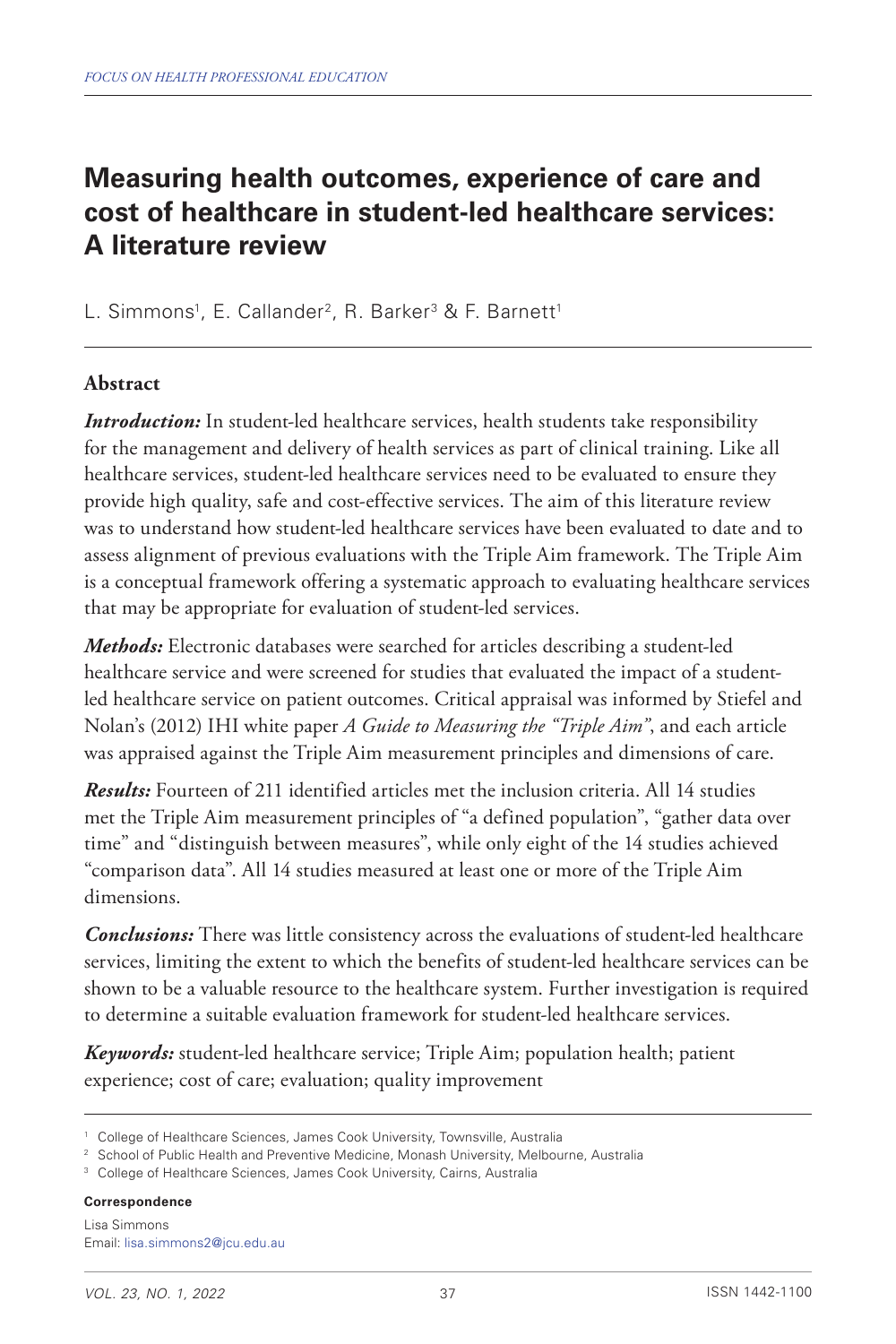### **Introduction**

In Australia, there are hard to reach and underserved communities who experience inadequate access to healthcare (Stuhlmiller & Tolchard, 2018). People living in rural and remote areas of Australia generally experience lower life expectancy, higher rates of disease and injury and poorer access to healthcare services than people living in metropolitan areas of Australia (AIHW, 2020). There are growing concerns over differences in health outcomes for these communities, and there is a need to identify unique models of healthcare delivery that will address health disparities (Kenny et al., 2013). Studentled healthcare services are one possible solution to an "increasingly fractured health system, rising costs, huge needs of underserved populations, and limited access to care" (Stuhlmiller & Tolchard, 2018, p. 193).

In student-led healthcare services, health students take responsibility for the management and delivery of health services as part of their clinical training (Stuhlmiller & Tolchard, 2018; Suen et al., 2020). Student-led healthcare services vary from other forms of servicebased learning in that they are purposely designed to provide continuous healthcare services to the community. Exposure to real-life clinical environments through clinical placement is integral to preparing healthcare students for practice (Atakro et al., 2019). Authentic environments such as those provided within student-led healthcare services allow students to improve their understanding of the social determinants of health and other barriers to healthcare access (Rockey et al., 2021), while contributing to the development of competency within the healthcare systems they intend to practise in (Froberg et al., 2018). However, to substantiate student-led healthcare services as quality providers of clinical education and promote their use as clinical placements, student-led healthcare services must be first substantiated as quality providers of healthcare.

Another purpose of student-led healthcare services is to fill the gaps in healthcare service provision in areas where attracting healthcare professionals may be difficult (Stuhlmiller & Tolchard, 2015). This is crucial in regional, rural and remote areas, where retaining healthcare professionals with varying levels of expertise is difficult, supporting the need for healthcare systems to move away from traditional models of healthcare and adopt innovative systems of healthcare practice (Panzera et al., 2016). Despite the potential benefits that student-led healthcare services can provide to underserved communities, there are challenges in successfully establishing and operating these unique healthcare services. Primarily, students on placement within student-led healthcare services may not have the knowledge or experience necessary to care for patients effectively (Atakro et al., 2019; Simmons et al., 2009). However, when a student is provided with support and gradual exposure to the healthcare environment, competence can improve, influencing the overall quality of the services they provide (Manoochehri et al., 2015; Simmons et al., 2009).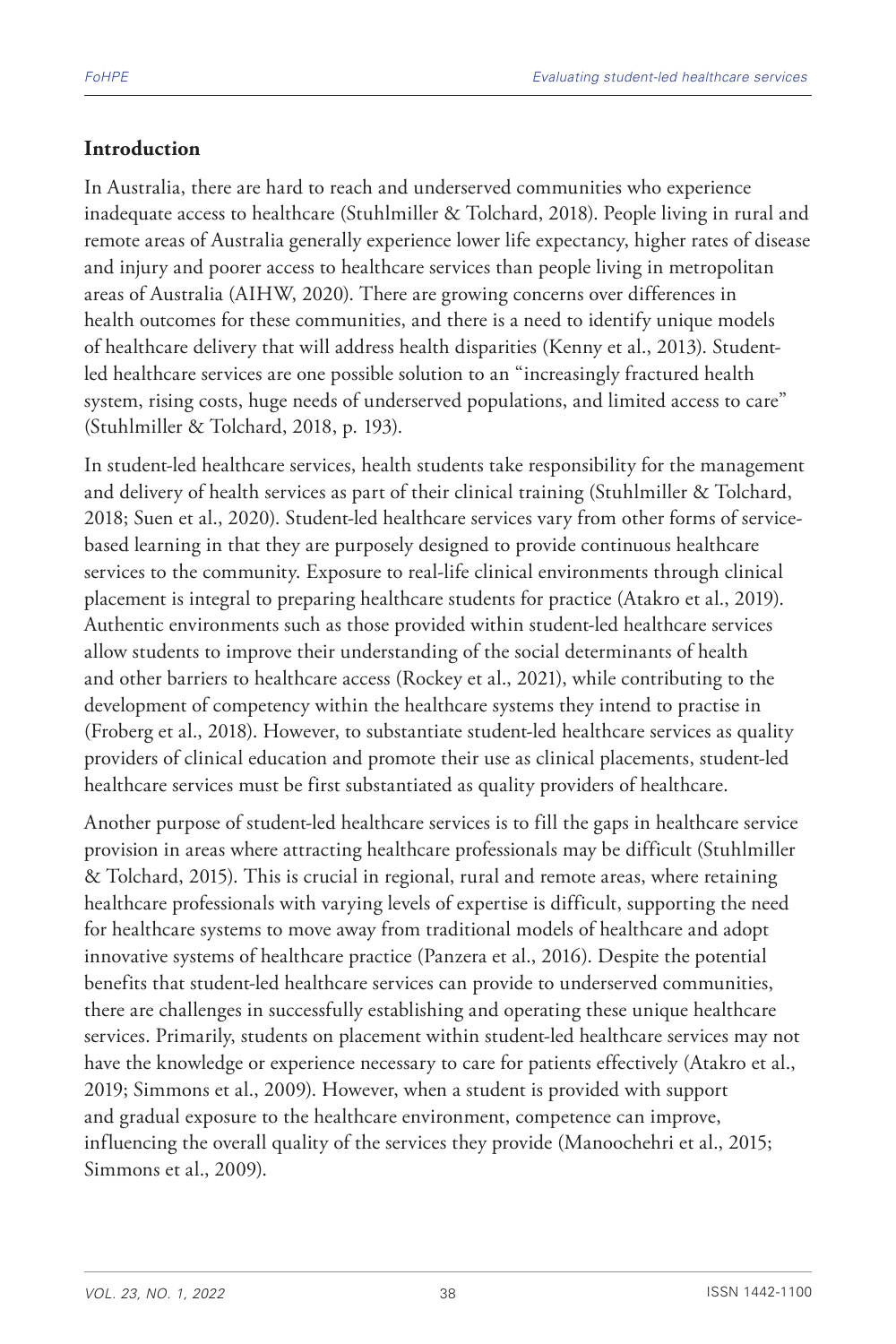To justify and validate student-led healthcare services as both providers of care and clinical education, evaluation of student-led healthcare services is growing. Initial studies have found that student-led healthcare services contribute to student learning and result in health improvements and patient satisfaction (Clark et al., 2014; Ouyang et al., 2012; Schutte et al., 2018). However, whether student-led healthcare services produce equivalent health outcomes when compared to their professional counterparts is still unknown, with many studies lacking the research design to answer this question (Clark et al., 2014).

Student-led healthcare services also face challenges of financial viability (Frakes, Brownie, et al., 2014; Kent, Drysdale, et al., 2014; Ojeda et al., 2014). A potential risk to the sustainability of student-led healthcare services is the ongoing need to demonstrate their feasibility to funders, with a successful bid being sensitive to stakeholders' powers and priorities (Frakes, Brownie, et al., 2014). Threats to service continuity are a concern for under-resourced regions relying on student-led healthcare services. Accordingly, consideration must be given to financial sustainability in the ongoing management of student-led healthcare services. Like all healthcare services, student-led healthcare services should also be subject to rigorous performance assessment through audit and evaluation processes to ensure services provided to the community are delivered at a professional standard. To ensure student-led healthcare services maintain high standards of care and operation, an evaluation framework used to ensure quality of mainstream healthcare services is also applicable to student-led healthcare services.

The Institute of Healthcare Improvement (IHI) adopted the "Triple Aim" as a performance framework to reinvigorate a focus on quality in healthcare (Stiefel & Nolan, 2012) and is an overarching framework that guides healthcare services on what is important to measure when evaluating healthcare. The Triple Aim includes three domains of measurement: population health, experience of care and per capita cost (Stiefel & Nolan, 2012). To measure population health, the Triple Aim stipulates factors influencing health as either upstream or downstream determinants—with individual factors such as behavioural and psychological factors describing upstream factors, disease burden and health and function demonstrating more intermediate outcomes and quality of life (QoL) and mortality demonstrating more downstream health outcomes (Evans & Stoddart, 1990). To measure experience of care, the Triple Aim promotes the patient as being best placed to assess their experience of care and recommends the use of patient satisfaction surveys looking at likelihood to recommend, quality and satisfaction of healthcare received (Stiefel & Nolan, 2012). To assess experience of care from a provider's perspective, the Triple Aim promotes using the Institute of Medicine's (IOM) (2001) six aims of improvement, focusing on safe, effective, patient-centred, equitable, timely and efficient healthcare. The Triple Aim considers three perspectives when measuring per capita cost: the supply lens (hospitals, community healthcare services, etc.), the demand lens (consumers and/or purchasers of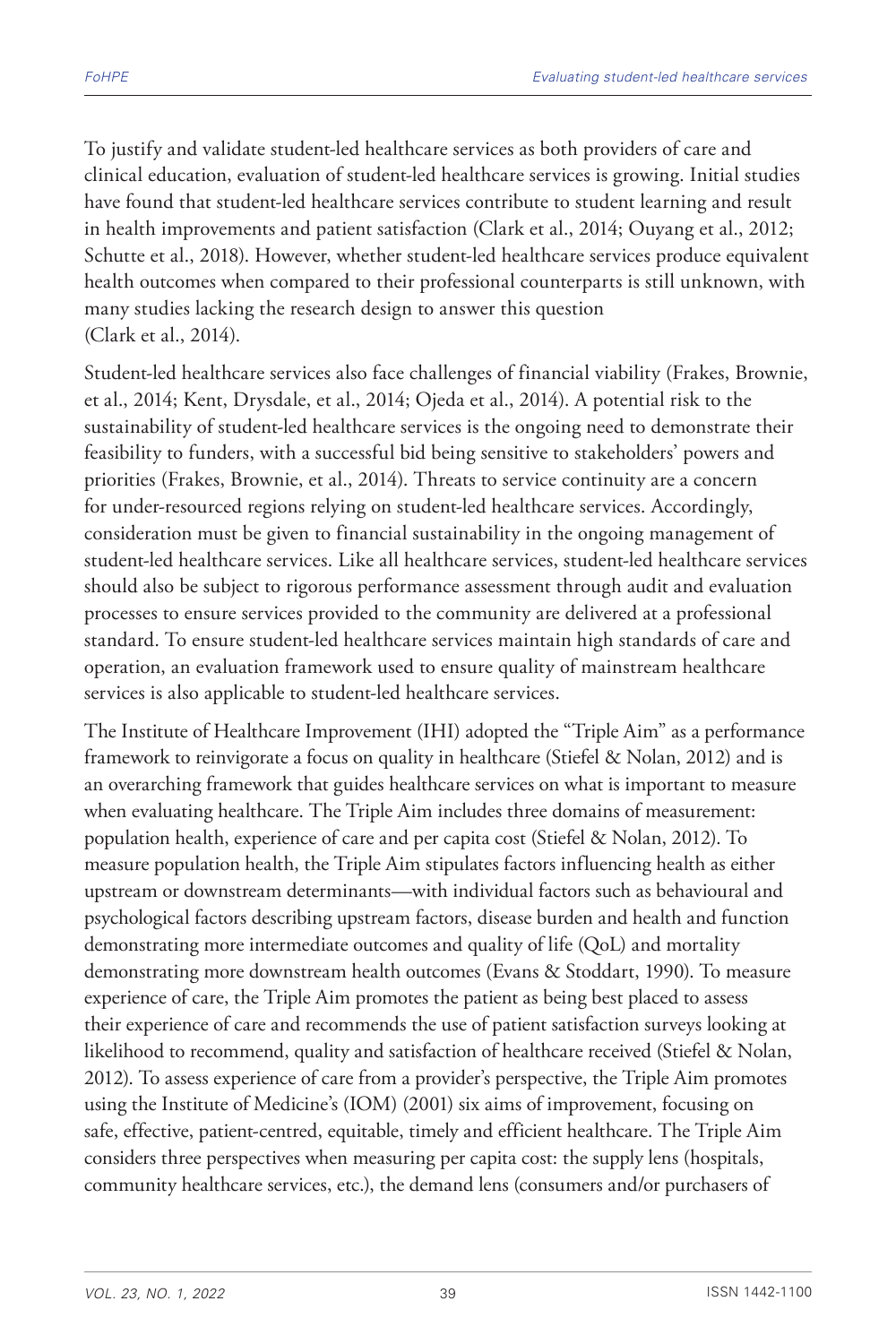services) and the intermediary lens (health insurers). The summation of costs from all three lenses is the total cost of care (Stiefel & Nolan, 2012).

The Triple Aim framework allows different healthcare services to use different methods of evaluation to achieve the Triple Aim while providing consistent information about healthcare service performance. The benefit of using the Triple Aim framework in comparison to other approaches to healthcare service evaluation is that it can be applied across a healthcare system, providing opportunities for comparison regardless of service structure and therapeutic focus. Additionally, the Triple Aim has been operationalised within healthcare services across the United States of America, the United Kingdom, Canada, Germany, Spain, New Zealand and Australia (IHI, 2017; Obucina et al., 2018), supporting its international relevance and allowing comparison of healthcare services and systems across countries.

A common aim of student-led healthcare services is to support healthcare systems in meeting the needs of underserved populations (Stuhlmiller & Tolchard, 2018). To prove their legitimacy as authentic healthcare providers, student-led healthcare services need an appropriate evaluation framework, focusing on healthcare quality, patient experience and cost effectiveness (Clark et al., 2014; Frakes, Brownie, et al., 2014; Kent, Lai, et al., 2016; Simmons et al., 2009). The Triple Aim is a framework that is designed to address these identified needs of student-led healthcare services through its assessment of health outcomes, patient experience and cost of healthcare, enabling comparison between services and providing evidence of their true impact within the healthcare system.

This literature review aims to determine the extent to which the evaluation of student-led healthcare services currently aligns with the recommendations of the IHI Triple Aim of Healthcare Improvement.

# **Methods**

### *Search strategy*

Three databases were searched using Ovid Medline, Cumulative Index to Nursing and Allied Health Literature (CINAHL) and Scopus from inception to August 2021. The development of the search strategy was undertaken by one author (LS) with the guidance of an independent research librarian. A combination of subject headings (MESH terms) and keywords were used in each search. Search terms were divided into three groups: the type of healthcare service (e.g., student-led, student-assisted), study design (e.g., evaluation study) and study outcome measures (e.g., health outcomes, patient experience, cost of healthcare). The Boolean phrase "AND" was used between groups and the phrase "OR" was used within groups. Search results were collated and duplicates removed (see Appendix A: Literature search strategy (Medline)). Additional articles were identified through pearling, whereby citations and reference lists of included studies were scanned to identify studies for inclusion. One reviewer applied the search strategy and screened titles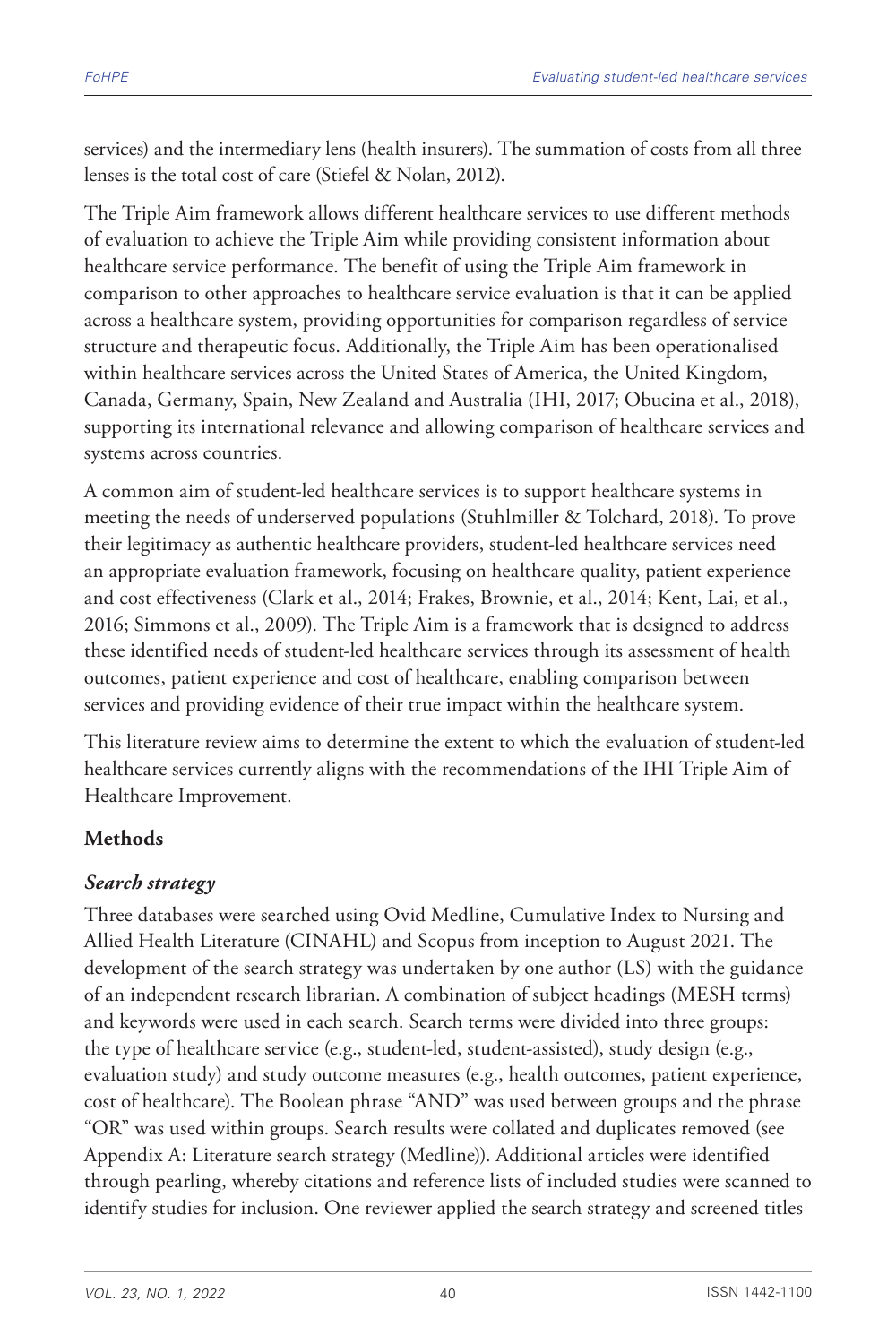(LS). Abstracts and full texts were reviewed by authors (LS, RB, EC) to identify studies for inclusion. An independent reviewer was also enlisted to ensure consensus against the eligibility criteria.

### *Study selection*

Studies that met the inclusion criteria were limited to those describing established studentled healthcare services providing services to the community on an ongoing basis; articles applying measures that align with the Triple Aim domains (i.e., health outcomes, patient experience and cost effectiveness), even if the Triple Aim framework was not explicitly referred to; and those that used either a pre-post intervention design or a comparative analysis as their method to evaluating outcomes (see Appendix B: Student-led health service evaluations inclusion criteria).

### *Critical appraisal*

The Triple Aim framework was chosen to guide the critical appraisal due to its alignment with the evaluation needs of student-led healthcare services. The methodology of each study was assessed using a critical appraisal tool (CAT) that was developed specifically for this review and based on Stiefel and Nolan's (2012) IHI White Paper: *A Guide to Measuring the "Triple Aim"* and uses a similar approach to critical appraisals conducted by Prior et al. (2014) and Obucina et al. (2018). The critical appraisal tool assessed each article based on its ability to achieve the Triple Aim measurement principles of "defining the population", "gathering data over time", "distinguishing between measures" and incorporating "comparison data", in addition to the Triple Aim dimensions of "population health", "experience of care" and "per capita cost". One reviewer (LS) completed the critical appraisal, with additional reviewers (RB, EC, FB) contributing to the overall analysis and conclusions of the appraisal.

### *Data extraction*

Data extraction involved use of a review matrix where one reviewer (LS) extracted data from the included studies and additional reviewers (RB, EC, FB) confirmed the accuracy of the data. Reviewers deliberated regularly throughout the data extraction phase, reevaluating and amending review matrices to ensure the accuracy of the data extracted. Data synthesis and critical appraisal also followed a process of continual review to ensure the resulting outcome and recommendations remained true to the overall aims of the literature review. Table 1 summarises characteristics of the included studies.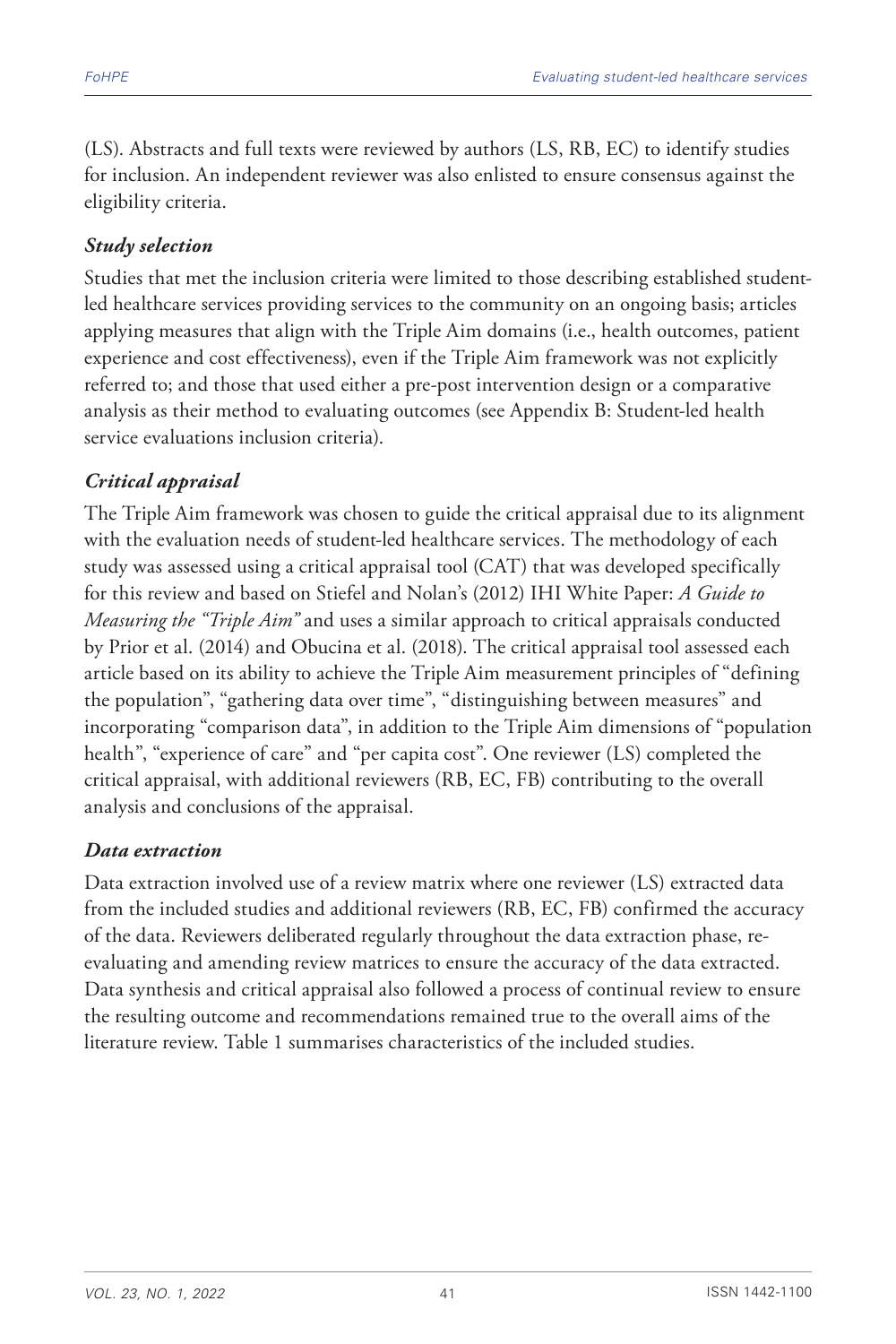| <b>Author</b>             | <b>Study Type</b>                                              | <b>Student</b><br><b>Profession/s</b> | No. of<br><b>Patients</b> | <b>Type of Service/Intervention</b>                                                                                                                                                                                                                                                                                                                                                                   |
|---------------------------|----------------------------------------------------------------|---------------------------------------|---------------------------|-------------------------------------------------------------------------------------------------------------------------------------------------------------------------------------------------------------------------------------------------------------------------------------------------------------------------------------------------------------------------------------------------------|
| Adams et al.<br>(2015)    | Pre and post<br>intervention measures:<br>comparative analysis | Pharmacy                              | 200                       | A student-led pharmacy intervention based inside a professionally led medical<br>centre; students undertook medication reviews on patients diagnosed with type 2<br>diabetes mellitus.                                                                                                                                                                                                                |
| Butala et al<br>(2013)    | Comparative analysis                                           | Pre-clinical health<br>professions    | 469                       | HAVEN Free Clinic, a student-led, free clinic affiliated with local university & community<br>health centre located in New Haven, Connecticut, USA; provides uninsured adults with<br>primary care, wellness education and assistance in securing healthcare; implemented<br>a student medical records specialist role to improve service's adherence to national<br>preventative service guidelines. |
| Clark et al.<br>(2014)    | Comparative analysis                                           | Medical                               | 43                        | Jackson Free Clinic (JFC), a student-led, free clinic located in Jackson, Mississippi, USA;<br>provides care to uninsured, unemployed and homeless patients; student services involve<br>providing patient interviews and physical exams, deliberation at the team level and<br>developing treatment plans.                                                                                           |
| Gorrindo et al.<br>(2014) | Pre and post<br>intervention measures                          | Medical                               | 45                        | Shade Tree Clinic, a student-led, free clinic affiliated with Vanderbilt University School<br>of Medicine, located in Nashville, Tennessee, USA; provides medications, laboratory<br>services, immunisations, social services and disease management to uninsured and<br>underserved patients.                                                                                                        |
| Lawrence et al.<br>(2015) | Comparative analysis                                           | Nurse practitioner<br>and medical     | 127                       | Case Western Reserve University (CWRU) student-led healthcare service; free clinic<br>affiliated with CWRU School of Medicine, located in Cleveland, Ohio, USA; provides acute<br>care services to the underserved populations.                                                                                                                                                                       |
| Lee et al.<br>(2017)      | Pre and post<br>intervention measures                          | Medical                               | Not<br>reported           | The Keeping Neighbors in Good Health Through Service (KNIGHTS) Clinic, a student-led,<br>free clinic coordinated and staffed by medical students from the University of Central<br>Florida, providing services to the underserved community of Orlando, Florida, USA.                                                                                                                                 |
| Liberman et al.<br>(2011) | Comparative analysis                                           | Medical                               | 49                        | The East Harlem Health Outreach Partnership (EHHOP) student-led, free clinic, affiliated<br>with Mount Sinai School of Medicine, located in New York City, USA.                                                                                                                                                                                                                                       |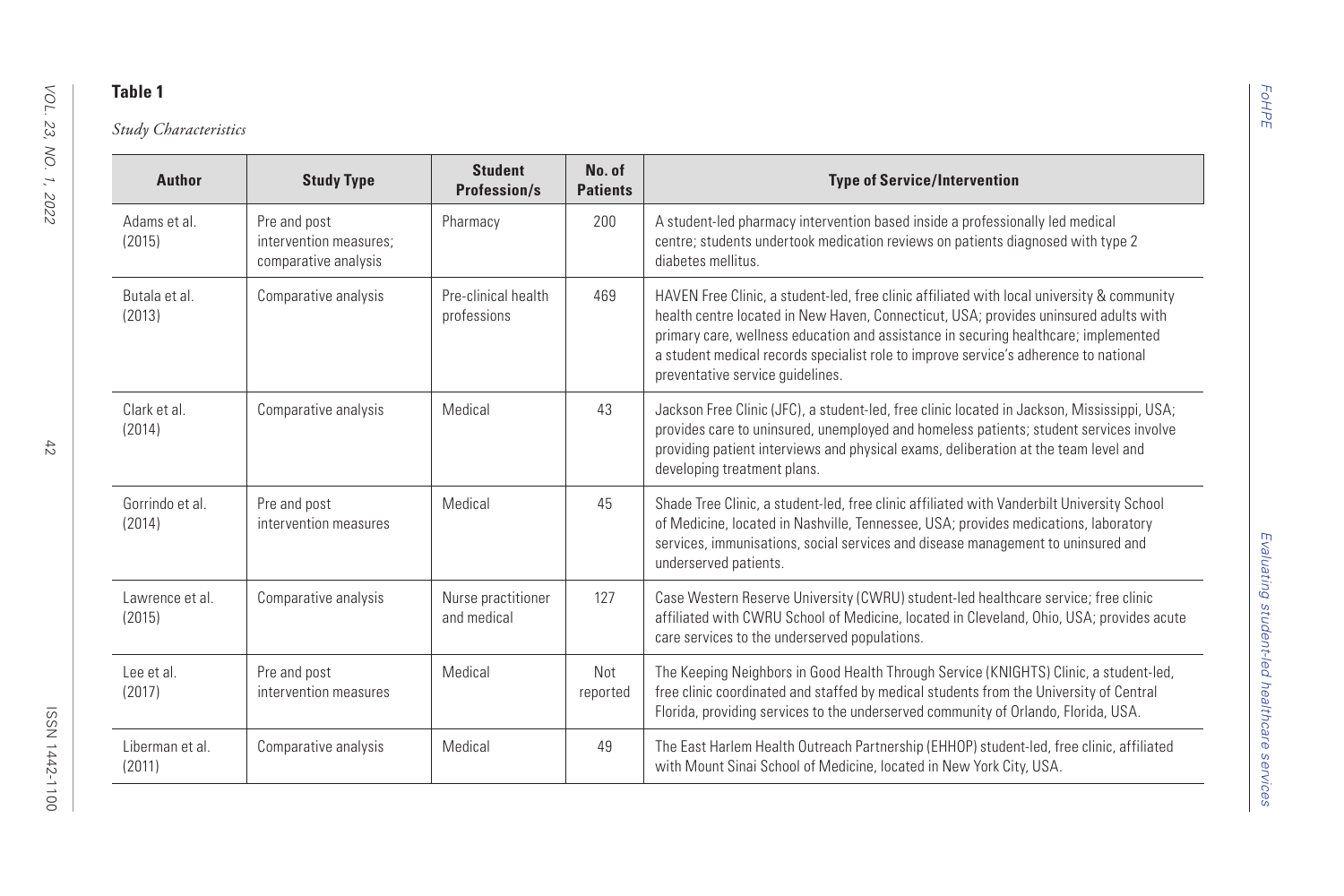| VOL.<br>23,       | <b>Author</b>                       | <b>Study Type</b>                                              | <b>Student</b><br><b>Profession/s</b> | No. of<br><b>Patients</b> | <b>Type of Service/Intervention</b>                                                                                                                                                                                                                                                                                                   |
|-------------------|-------------------------------------|----------------------------------------------------------------|---------------------------------------|---------------------------|---------------------------------------------------------------------------------------------------------------------------------------------------------------------------------------------------------------------------------------------------------------------------------------------------------------------------------------|
| XO.<br>Ι,<br>2022 | Mann et al.<br>(2019)               | Comparative analysis                                           | Medical                               | 79                        | Provides primary healthcare and mental healthcare for highly disadvantaged residents,<br>predominantly indigent, immigrant, Hispanic and uninsured; offers both a primary care (PC)<br>clinic and a mental health (MH) clinic.                                                                                                        |
|                   | Martin et al.<br>(2015)             | Pre and post<br>intervention measures                          | Pharmacy                              | 48                        | Penobscot Nation Health Centre, a student-led service within established centre, affiliated<br>with Husson University School of Pharmacy, located in Bangor, Maine, USA; provides<br>diabetes management services.                                                                                                                    |
|                   | Meek et al.<br>(2013)               | Comparative analysis                                           | Medical and<br>nursing                | 734                       | Dandenong Hospital Emergency Department (ED), a student-led healthcare program<br>affiliated with Monash University, located in Melbourne, Victoria, Australia; student teams<br>manage four ED beds.                                                                                                                                 |
|                   | Nuffer et al.<br>(2012)             | Pre and post<br>intervention measures                          | Pharmacy                              | 417                       | Twelve student-led healthcare service sites affiliated with University of Colorado,<br>located in rural Colorado, USA; provides self-care management education to patients<br>with diabetes.                                                                                                                                          |
| 43                | Stuhlmiller &<br>Tolchard<br>(2018) | Comparative analysis                                           | Student<br>professions<br>not defined | 2,086                     | A student-led healthcare service serving a population living in an underserved region<br>located in West Tamworth, New South Wales Australia; provides primary health, social<br>care, health education, harm minimisation and mental health services.                                                                                |
|                   | Thakkar et al.<br>(2019)            | Pre and post<br>intervention measures                          | Medical                               | 796                       | The Crimson Care Collaborative (CCC), a Harvard Medical School-affiliated network of<br>seven student-led healthcare services providing after hours primary care to residents in<br>Boston, Massachusetts, USA.                                                                                                                       |
|                   | Wahle et al.<br>(2017)              | Pre and post<br>intervention measures:<br>comparative analysis | Medical                               | 64                        | The Indiana University Student Outreach Clinic (IUSOC), a student-led free clinic providing<br>services to Indianapolis, Indiana, USA; allows professional students training in pharmacy,<br>law, dentistry, social work, physical therapy, occupational therapy, public health and<br>nursing through contributions in patient care. |
| ISSN 1442-1100    |                                     |                                                                |                                       |                           |                                                                                                                                                                                                                                                                                                                                       |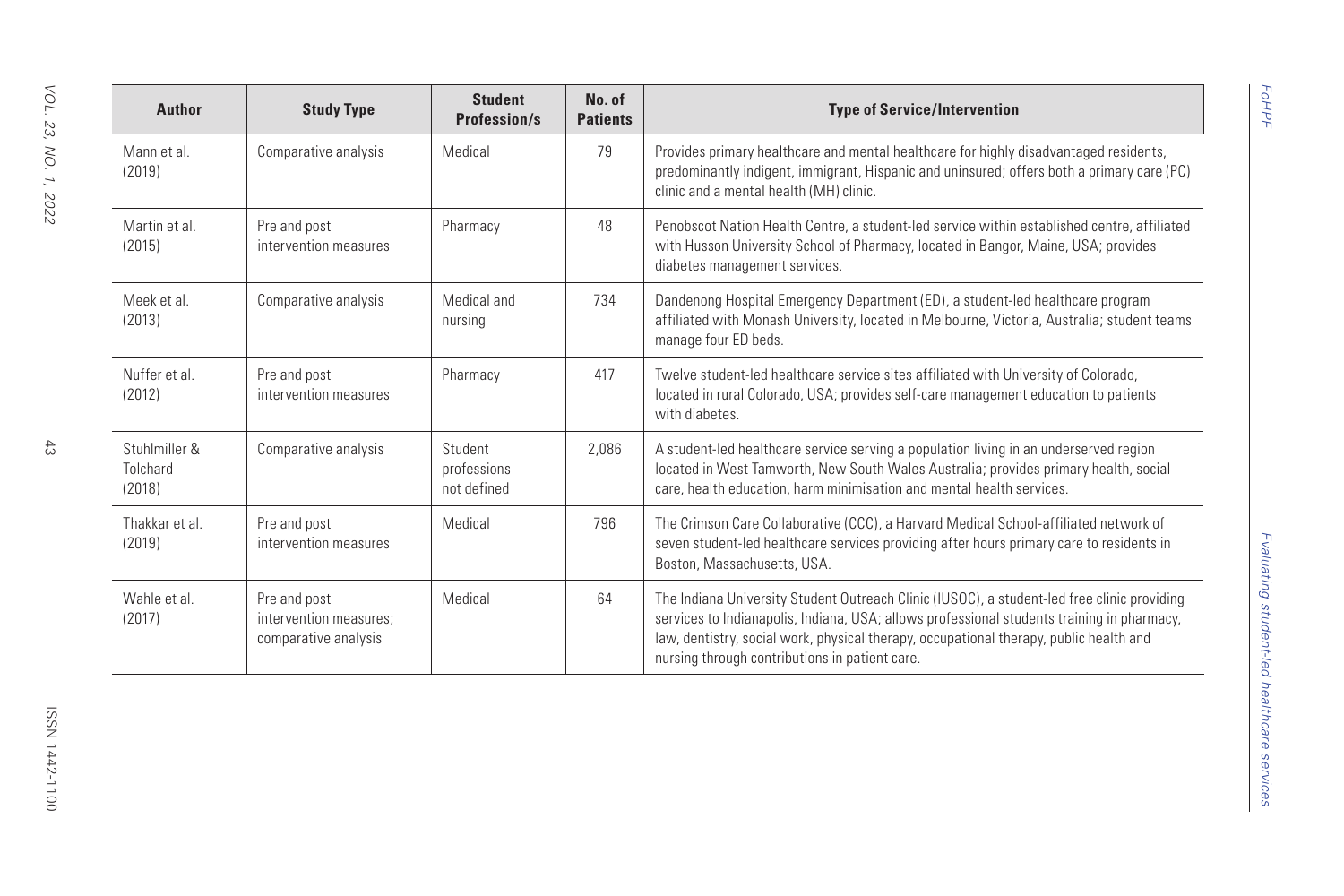### **Results**

The database and pearling search generated 211 articles, with 105 full texts reviewed (Figure 1). Fourteen articles met the inclusion criteria. Eleven studies were conducted in the United States (Butala et al., 2013; Clark et al., 2014; Gorrindo et al., 2014; Lawrence et al., 2015; Lee et al., 2017; Liberman et al., 2011; Mann et al., 2019; Martin et al., 2015; Nuffer et al., 2012; Thakkar et al., 2019; Wahle et al., 2017), two studies were conducted in Australia (Meek et al., 2013; Stuhlmiller & Tolchard, 2018) and one study was conducted in the United Kingdom (UK) (Adams et al., 2015). Study design and intervention characteristics are shown in Table 1.

### *Alignment with Triple Aim measurement principles*

All 14 studies focused on evaluating outcomes of a sub-population, which was defined either as the local population in which the healthcare service was located or by a specific health condition/disease (Table 2). Sample sizes in the included studies were not calculated statistically to determine power. Instead, sample size was commonly determined as all patients receiving care from the healthcare service, whether that was calculated at a single time-point (e.g., all patients of the service up until a point in time) or over a specified period (e.g., all patients between 2009 and 2016) (Table 2). Mann et al. (2019) reported broadening their inclusion criteria to increase power however did not include a power calculation or a population size required to be met. Being a pilot study, Adams et al. (2015) did not undertake a power calculation however, instead, calculated sample size through estimating the effect of the intervention based on 95% CI and difference in means of the continuous variable (i.e., glycosylated hemoglobin A1c (HbA1c)) between intervention and control groups. Additionally, Lee et al. (2017) did not provide clear information about the number of patient encounters reviewed when analysing patient visit times in their study.

Data in included studies were gathered over different periods using different study methods (Table 2). Eight of the 14 studies gathered data by analysing patient records retrospectively (Butala et al., 2013; Gorrindo et al., 2014; Liberman et al., 2011; Mann et al., 2019; Meek et al., 2013; Stuhlmiller & Tolchard, 2018; Thakkar et al., 2019; Wahle et al., 2017). Three studies used a combination of retrospective and prospective techniques (Lee et al., 2017; Martin et al., 2015; Nuffer et al., 2012). The remaining three studies administered outcome measures and/or collected data prospectively (Adams et al., 2015; Clark et al., 2014; Lawrence et al., 2015). Timeframes for data collection varied amongst studies, with eight studies reviewing data from 12 months or more (Butala et al., 2013; Gorrindo et al., 2014; Lee et al., 2017; Liberman et al., 2011; Mann et al., 2019; Stuhlmiller & Tolchard, 2018; Thakkar et al., 2019; Wahle et al., 2017), five studies collecting data over approximately 6 to 10 months (Adams et al., 2015; Clark et al., 2014; Lawrence et al., 2015; Nuffer et al., 2012) and one study reviewing data over 6 weeks (Meek et al., 2013) (Table 2).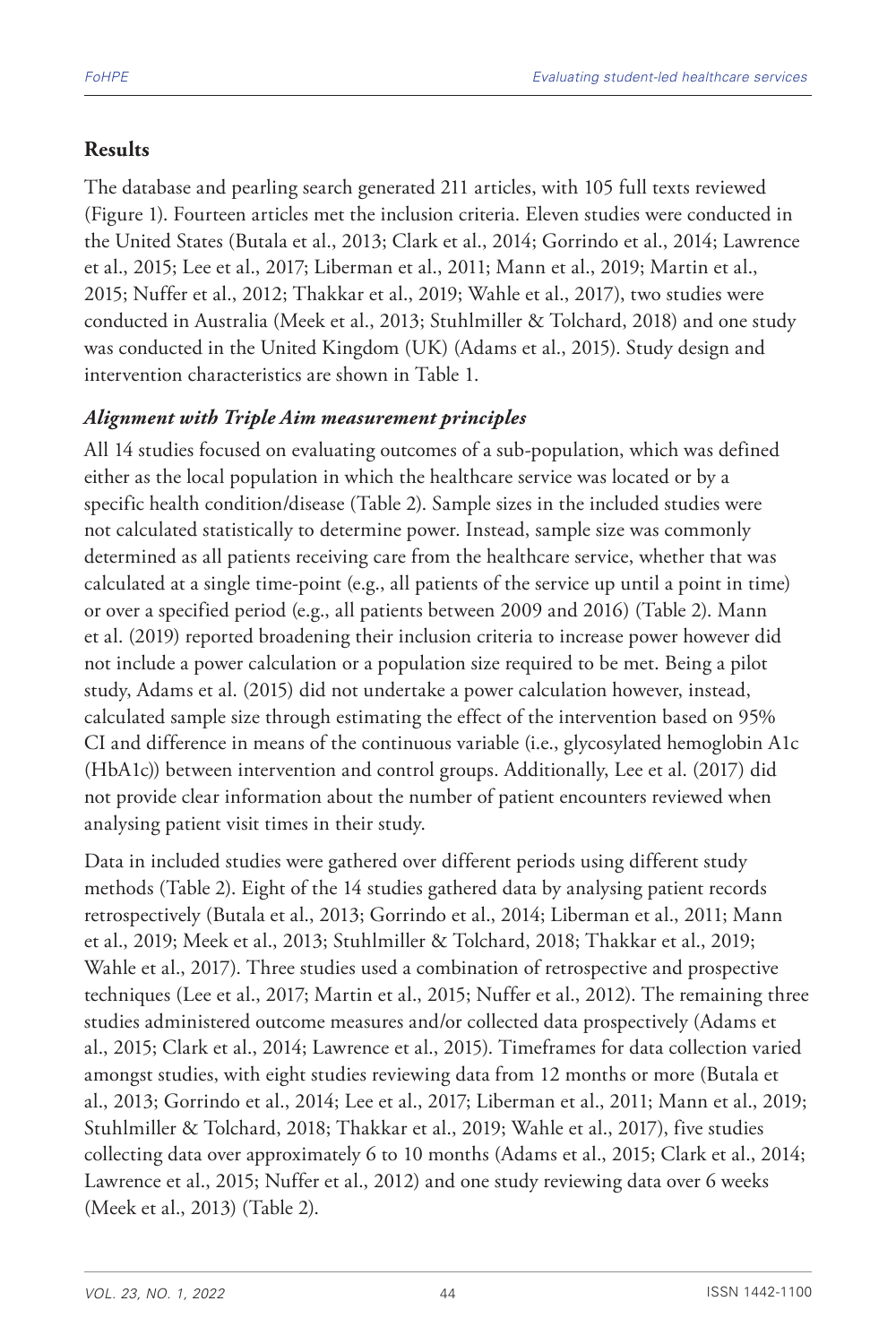### **Figure 1**

*PRISMA Flow Diagram of Article Inclusion Process*

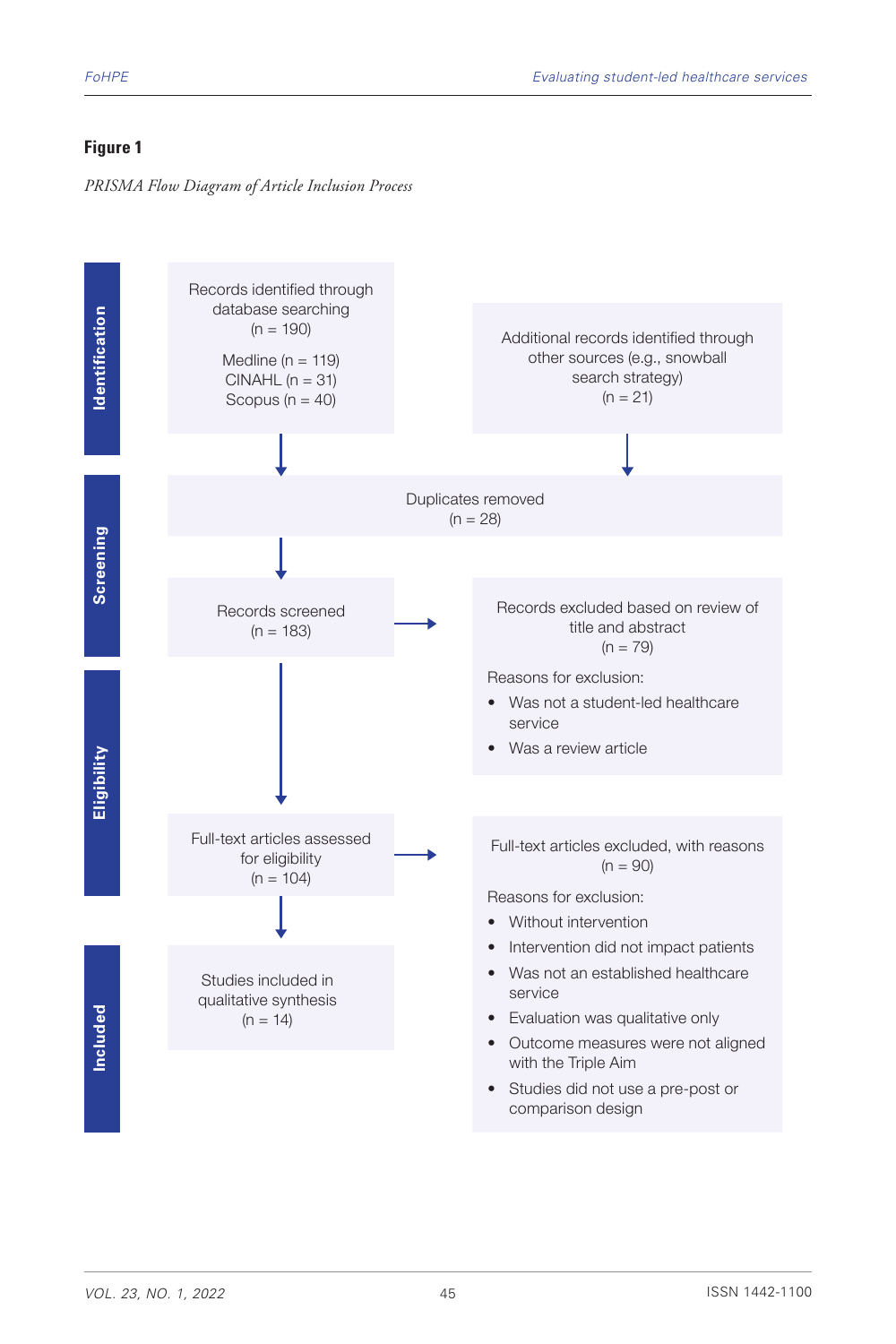|                           |                                                                                                                                                                                |                                                                                                                                                                                                           | <b>Triple Aim Measurement Principles</b>                                                                                                                                                                                                                                                                                               |                                                                                                                                                                     |
|---------------------------|--------------------------------------------------------------------------------------------------------------------------------------------------------------------------------|-----------------------------------------------------------------------------------------------------------------------------------------------------------------------------------------------------------|----------------------------------------------------------------------------------------------------------------------------------------------------------------------------------------------------------------------------------------------------------------------------------------------------------------------------------------|---------------------------------------------------------------------------------------------------------------------------------------------------------------------|
| Authors                   | A defined population                                                                                                                                                           | Gather data over time                                                                                                                                                                                     | Distinguish between measures                                                                                                                                                                                                                                                                                                           | Comparison data                                                                                                                                                     |
| Adams et al.<br>(2015)    | Patients ( $n = 200$ ) with a diagnosis of<br>type 2 diabetes attending one of five<br>Norfolk medical practices                                                               | Measures were taken at<br>baseline and at 6 months<br>post intervention                                                                                                                                   | Diabetes-related clinical data (glycosylated<br>hemoglobin A1c (HbAlc), blood pressure and<br>lipid profile), quality of life (EQ-5D), patient<br>reported beliefs (The Beliefs and Medicines<br>Questionnaire), adherence (MARS) and<br>satisfaction with medicines (DTSQ) collected;<br>patient behavioural characteristics recorded | Not included in study design                                                                                                                                        |
| Butala et al.<br>(2013)   | Uninsured adults living in New Haven<br>Connecticut in receipt of preventive<br>healthcare services; demographic<br>data collected for pre- and post-<br>intervention analysis | Retrospective patient<br>record reviews conducted<br>pre intervention (2008-<br>2009) and post intervention<br>$(2010 - 2011)$                                                                            | Number of screening/preventative tests<br>and appropriateness of screening based on<br>patient characteristics                                                                                                                                                                                                                         | Comparison data comprised of<br>patients receiving services from<br>HAVEN 12 months prior to the<br>implementation of the intervention.                             |
| Clark et al.<br>(2014)    | Uninsured, unemployed and homeless<br>population living in Jackson and<br>receiving care from the JFC, with<br>16 examined by physicians and 27<br>examined by student groups  | Weekly patient satisfaction<br>surveys for 6 months; each<br>patient completed only one<br>questionnaire throughout<br>the study period; surveys<br>completed on site prior to<br>consultation completion | PCAS aligned IOM formal definition of<br>primary care                                                                                                                                                                                                                                                                                  | Patient experience of care with<br>student group compared to care<br>with a trained physician; PCAS were<br>administered at the same time for<br>physician consults |
| Gorrindo et<br>al. (2014) | All patients with established care at<br>Shade Tree Clinic after 2008 with a<br>diabetes diagnosis                                                                             | Retrospective patient<br>record reviews of diabetic<br>patients conducted<br>2008-2011                                                                                                                    | HbA1c collected at initial presentation and<br>post (12 $\pm$ 3 months); presence/absence<br>of required HbA1c measures within the<br>12-month measurement period; student-<br>patient relationship examined by reviewing<br>documented patient encounters                                                                             | Not included in study design                                                                                                                                        |

 $\overline{\phantom{a}}$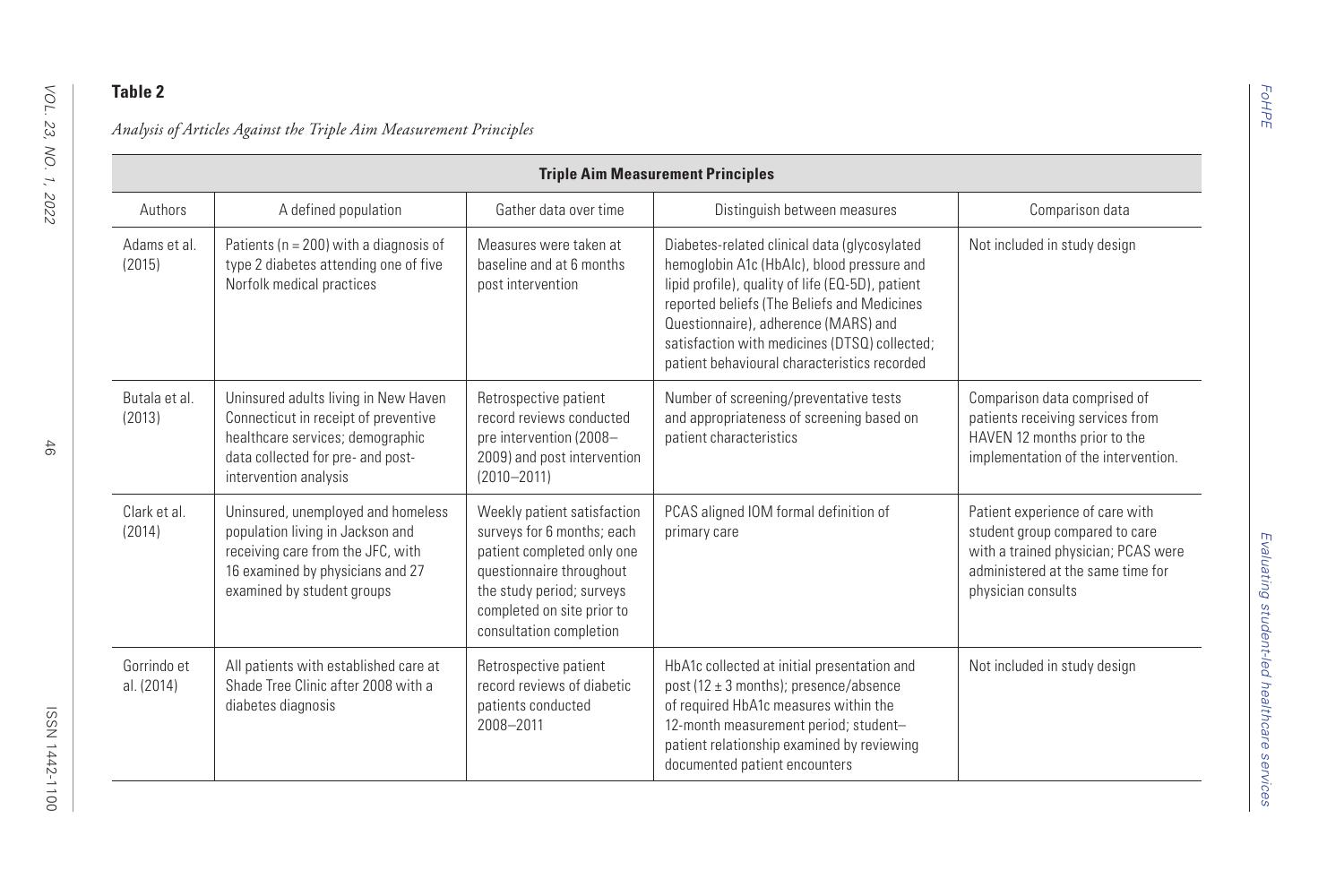|                           |                                                                                                                                                                                                                                                            |                                                                                                                                                                                       | <b>Triple Aim Measurement Principles</b>                                                                                                                                                                                      |                                                                                                                                                                                                                           |
|---------------------------|------------------------------------------------------------------------------------------------------------------------------------------------------------------------------------------------------------------------------------------------------------|---------------------------------------------------------------------------------------------------------------------------------------------------------------------------------------|-------------------------------------------------------------------------------------------------------------------------------------------------------------------------------------------------------------------------------|---------------------------------------------------------------------------------------------------------------------------------------------------------------------------------------------------------------------------|
| Authors                   | A defined population                                                                                                                                                                                                                                       | Gather data over time                                                                                                                                                                 | Distinguish between measures                                                                                                                                                                                                  | Comparison data                                                                                                                                                                                                           |
| Lawrence et<br>al. (2015) | Patients receiving healthcare services<br>at CWRU student-led healthcare<br>service ( $n = 87$ ) and a professionally<br>led free medical service ( $n = 40$ )                                                                                             | Patient surveys facilitated<br>over 10-month period;<br>Different facilitation<br>methods used between<br>intervention and control                                                    | Two separate surveys developed based on<br>Health Centre Patient Satisfaction Survey<br>developed by the US Department of Health &<br>Human Services: 28-item student-led survey;<br>21-question professionally led survey    | A professionally led free medical<br>service, dually located with the<br>student-led healthcare service                                                                                                                   |
| Lee et al.<br>(2017)      | All patients receiving care from<br>KNIGHTS Clinic in 2014/2015<br>following implementation of a quality<br>improvement intervention; all patients<br>receiving care in 2015/2016                                                                          | Pre-intervention data<br>collected retrospectively;<br>post-intervention data<br>collected prospectively                                                                              | Process measures include availability and<br>variety of services provided and patient wait<br>and consultation times                                                                                                          | Not included in study design                                                                                                                                                                                              |
| Liberman et<br>al. (2011) | Disadvantaged adult patients living<br>in East Harlem receiving healthcare<br>services from EHHOP who have a<br>diagnosis of depression                                                                                                                    | Conducted a point-in-time<br>retrospective patient record<br>review; all patient records<br>reviewed to identify those<br>who met inclusion criteria.                                 | Data analysed based on HEDIS; parameters<br>included demographics; diagnosis method;<br>pharmacological treatment type; referral<br>to specialty care; and patient adherence to<br>follow-up care and pharmacologic treatment | Available HEDIS data on Medicaid<br>and commercially insured populations<br>in New York City and New York State<br>(NYS) available from NYS Managed<br>Care Plan Performance 2007 dataset                                 |
| Mann et al.<br>(2019)     | Disadvantaged patients living in East<br>Harlem with a diagnosis of major<br>depression, adjustment disorder,<br>dysthymia or depressive disorder not<br>otherwise specified (NOS) receiving<br>care from the MH Clinic within EHHOP                       | Conducted a point-in-time<br>retrospective patient record<br>review; all patient records<br>were reviewed between<br>2009 and 2016 to identify<br>those who met<br>inclusion criteria | Data analysed based on HEDIS; adherence to<br>antidepressant medication at 3 and 6 months<br>was analysed against treatment response                                                                                          | Patients receiving care from the<br>EHHOP PC Clinic, Liberman et al.<br>(2011) data and available 2014 HEDIS<br>data on Medicaid and commercially<br>insured populations in NYS accessed<br>from NYS Department of Health |
| Martin et al.<br>(2015)   | Penobscot Nation members with<br>diabetes receiving healthcare services<br>at Penobscot Nation Healthcare<br>Centre; sample included patients with<br>controlled diabetes (HbA1c < 7%; $n =$<br>30) and uncontrolled diabetes (HbA1c<br>$\geq$ 7%; n = 18) | Retrospective patient<br>record reviews to identify<br>pre HbA1c values; patient<br>experience surveys<br>completed after each visit<br>with healthcare provider                      | Pre-measures identified from previous HbA1c<br>values and post HbA1c measures; patient<br>satisfaction surveys completed                                                                                                      | Not included in study design                                                                                                                                                                                              |

*FoHPE*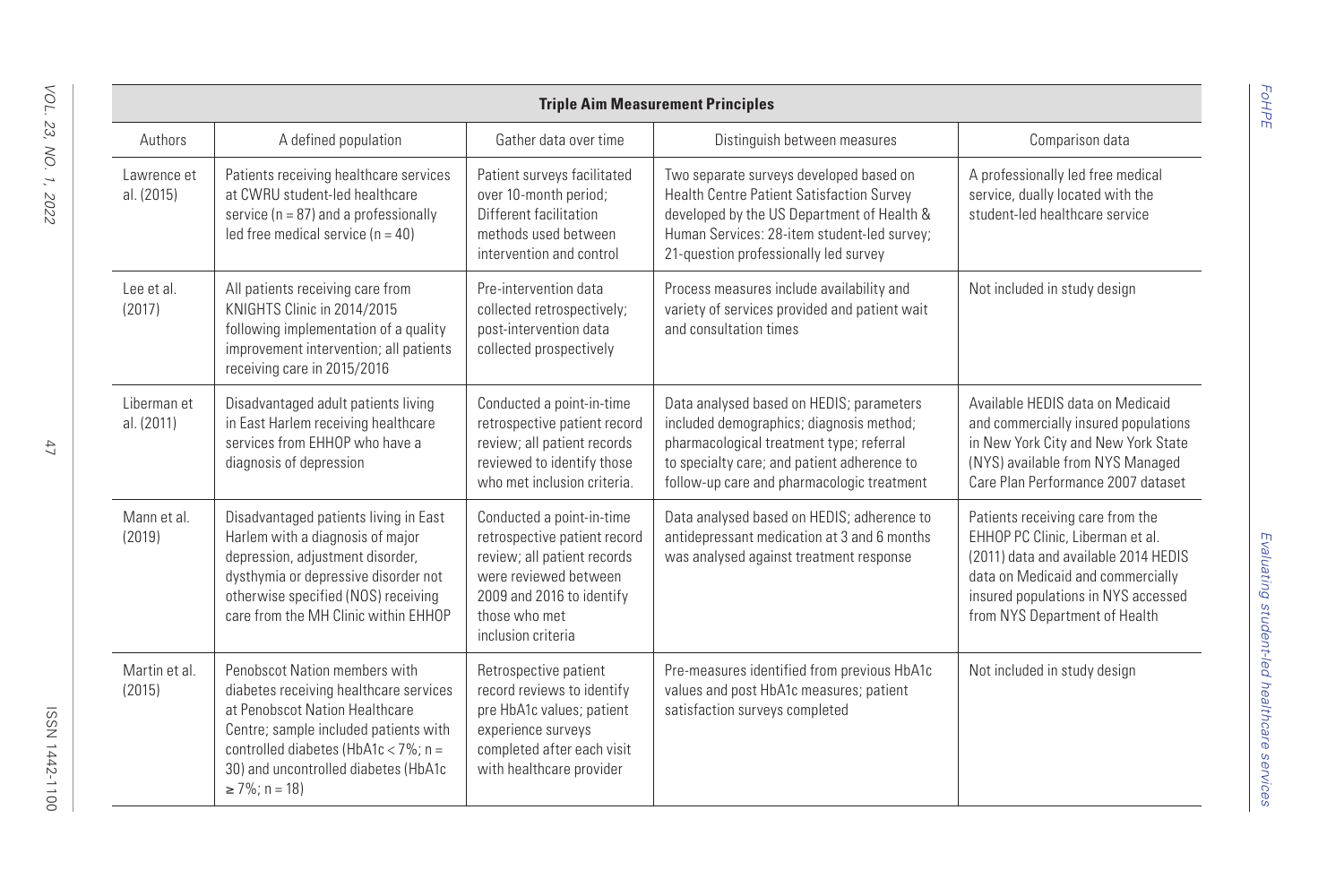|                                     |                                                                                                                                                                                                                                                                            |                                                                                                                                                                                                                                                                        | <b>Triple Aim Measurement Principles</b>                                                                                                                                                              |                                                                                                                                           |
|-------------------------------------|----------------------------------------------------------------------------------------------------------------------------------------------------------------------------------------------------------------------------------------------------------------------------|------------------------------------------------------------------------------------------------------------------------------------------------------------------------------------------------------------------------------------------------------------------------|-------------------------------------------------------------------------------------------------------------------------------------------------------------------------------------------------------|-------------------------------------------------------------------------------------------------------------------------------------------|
| Authors                             | A defined population                                                                                                                                                                                                                                                       | Gather data over time                                                                                                                                                                                                                                                  | Distinguish between measures                                                                                                                                                                          | Comparison data                                                                                                                           |
| Meek et al.<br>(2013)               | Patients presenting to Dandenong<br><b>Hospital Emergency Department</b><br>(ED) over a 10-week period in 2012;<br>patients triaged based on presenting<br>need, allocated to the next available<br>bed: a student-led bed ( $n = 369$ ) or<br>standard care ( $n = 365$ ) | Retrospective data<br>accessed from patient<br>records over five 2-week<br>blocks May-September<br>2012: outcome measure<br>data for all patients who<br>had a length of stay (LOS)<br>of at least 1 hour, assigned<br>to either a student-led bed<br>or standard care | ATS and Commonwealth Department of Health<br>and Ageing ED access targets; ATS measures<br>included time to nurse, time to doctor, time to<br>inpatient referral and time to inpatient<br>bed request | Four control beds matched for patient<br>acuity and managed as per usual<br>care (professionals)                                          |
| Nuffer et al.<br>(2012)             | Adults with a diagnosis of diabetes<br>receiving care at one of the 12<br>student-led clinics in rural Colorado                                                                                                                                                            | Retrospective patient<br>record review over a<br>6-month period                                                                                                                                                                                                        | HbA1c, BP, fasting total cholesterol (TC) and<br>blood lipids; values obtained at visit 1 (pre<br>measure) and 6 (post measure)                                                                       | Not included in study design                                                                                                              |
| Stuhlmiller<br>& Tolchard<br>(2018) | All patients receiving healthcare<br>services from the Coledale student-<br>led clinic                                                                                                                                                                                     | Data gathered through a<br>point-in-time review of<br>patient records                                                                                                                                                                                                  | Behavioural factors such as smoking and<br>drinking; physiological health outcome<br>measures such as BMI, BP, body circumference,<br><b>BGL and blood lipids</b>                                     | Two patient groups were compared:<br>those receiving care for $\leq 12$ months<br>and those receiving care for<br>> 12 months             |
| Thakkar et al.<br>(2019)            | All adult patient receiving care<br>from CCC                                                                                                                                                                                                                               | Retrospective patient<br>record review over a 5-year<br>period                                                                                                                                                                                                         | ED utlisation rates obtained: socioeconomic<br>status approximated and CCI used for health<br>status                                                                                                  | Not included in study design                                                                                                              |
| Wahle et al.<br>(2017)              | Patients being treated for<br>hypertension at IUSOC between<br>January 2013 and March 2014 ( $n = 64$ )<br>with $>$ 3 visits at the clinic                                                                                                                                 | Retrospective patient<br>record review over<br>13-month period                                                                                                                                                                                                         | Physiological health outcome measures such as<br>BMI and BP; Data on behavioural factors, such<br>as smoking and drinking, also collected                                                             | Hypertension control data collected<br>from patients receiving care from<br>the IUSOC Clinic and compared to<br>available NHANES datasets |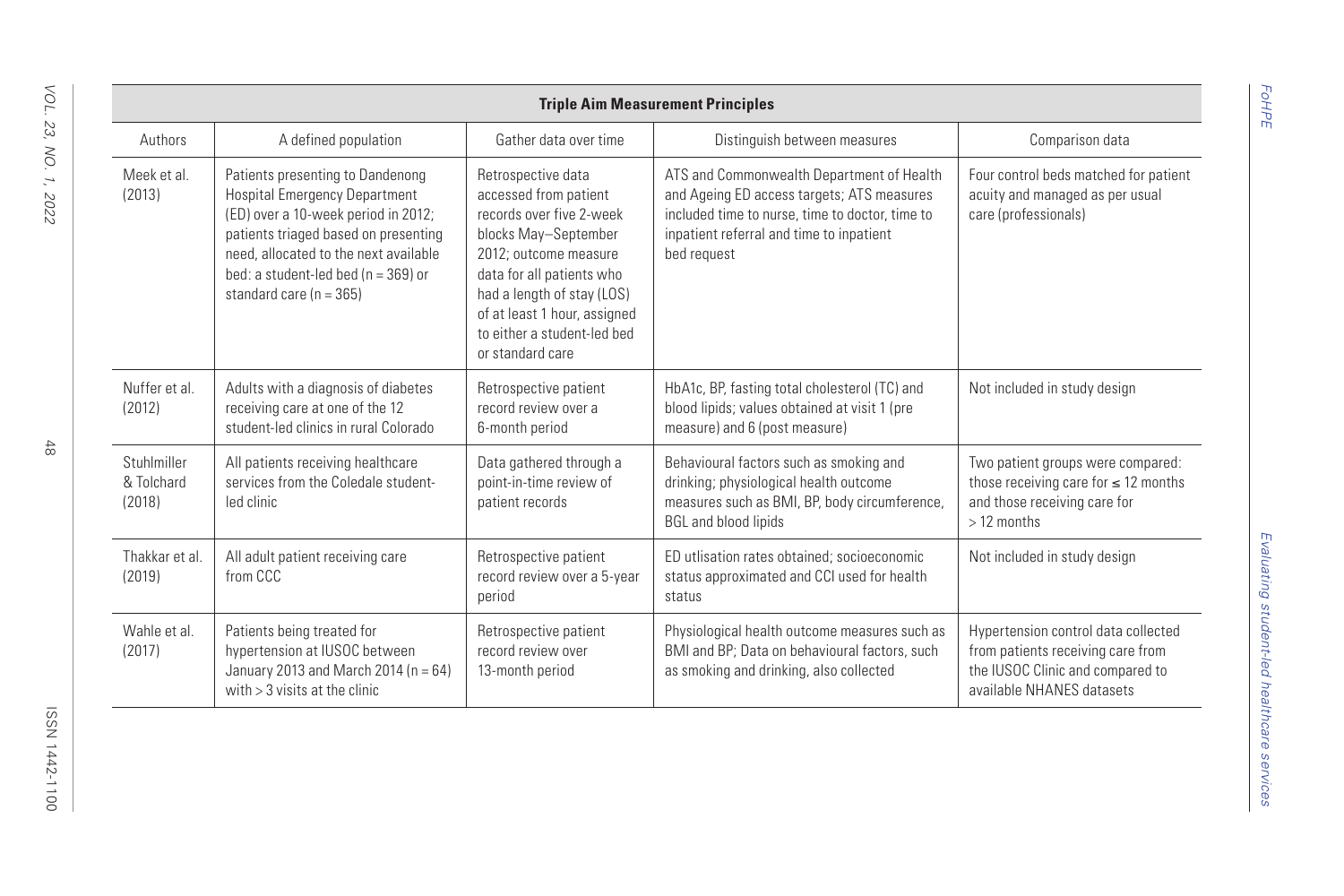|                           |                                                                                                                                                                                                                                                   | <b>Dimensions of the Triple Aim</b>                                                                                                                                                                                                                                                                                 |                                                                                |
|---------------------------|---------------------------------------------------------------------------------------------------------------------------------------------------------------------------------------------------------------------------------------------------|---------------------------------------------------------------------------------------------------------------------------------------------------------------------------------------------------------------------------------------------------------------------------------------------------------------------|--------------------------------------------------------------------------------|
| Authors                   | Population health                                                                                                                                                                                                                                 | Experience of care                                                                                                                                                                                                                                                                                                  | Cost of healthcare                                                             |
| Adams et al.<br>(2015)    | Upstream measures, including behavioural<br>characteristics, i.e., exercise, diet and smoking<br>status, and physiological measures i.e., HbA1c,<br>blood pressure and lipid profile included; EQ-5D<br>used to measure downstream measure of OoL | Global experience of care was assessed using the DTSQ, which<br>also measures timeliness of services; treatment effectiveness was<br>measured using MARS                                                                                                                                                            | Measures cost from a supply<br>lens, calculating resource<br>utilisation costs |
| Butala et al.<br>(2013)   | Not assessed                                                                                                                                                                                                                                      | Service effectiveness assessed via adherence to National Preventive<br>Service guidelines for HIV testing, fasting lipid panel, fasting blood<br>glucose and Pap smear; every patient file assessed for indicators of<br>specific preventative services (as per a defined criteria) and delivery<br>of that service | Not assessed                                                                   |
| Clark et al.<br>(2014)    | Upstream health outcomes assessed via patient<br>demographic and socioeconomic data                                                                                                                                                               | Service effectiveness, timeliness, patient-centredness and<br>affordability assessed via the PCAS                                                                                                                                                                                                                   | Not assessed                                                                   |
| Gorrindo et al.<br>(2014) | Physiological health outcomes assessed by HbA1c                                                                                                                                                                                                   | Service effectiveness measured via the process measure of the<br>presence/absence of required HbA1c measures; every patient file<br>assessed for indicators of specific services (as per a defined criteria)<br>and delivery of that service; patient-centredness assessed via review<br>of patient interactions    | Not assessed                                                                   |
| Lawrence et al.<br>(2015) | Not assessed                                                                                                                                                                                                                                      | Service timeliness and global experience of care assessed via a<br>modified version of the Centre Patient Satisfaction Survey                                                                                                                                                                                       | Not assessed                                                                   |
| Lee et al.<br>(2017)      | Not assessed                                                                                                                                                                                                                                      | Service efficiency/timeliness assessed through increased<br>consultation availability and variety, as well as change in patient wait<br>times/total visit duration                                                                                                                                                  | Not assessed                                                                   |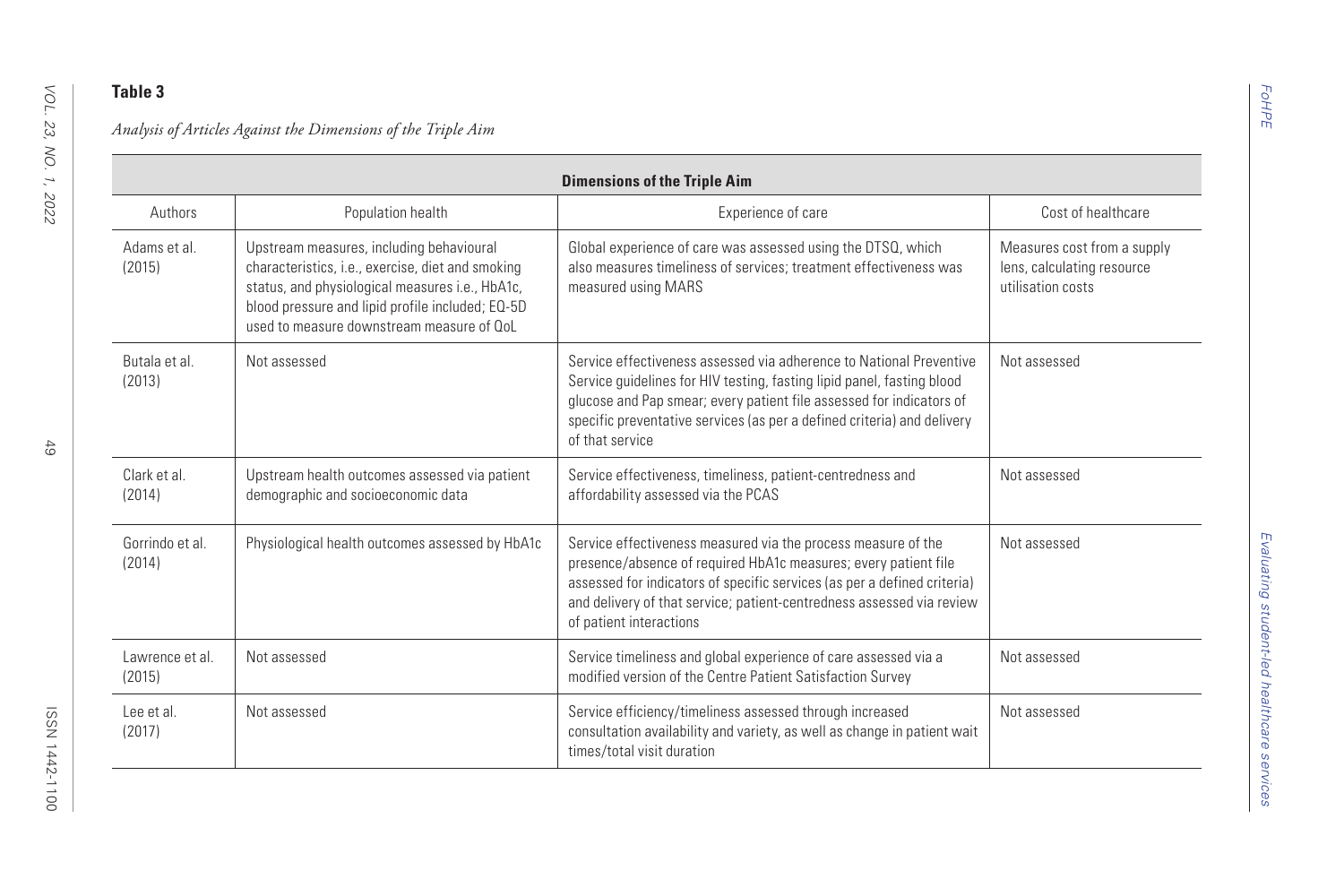| Authors                          | Population health                                                                                                                                                                                                                   | <b>Dimensions of the Triple Aim</b><br>Experience of care                                                                                                                                                     | Cost of healthcare                                                                                                         |
|----------------------------------|-------------------------------------------------------------------------------------------------------------------------------------------------------------------------------------------------------------------------------------|---------------------------------------------------------------------------------------------------------------------------------------------------------------------------------------------------------------|----------------------------------------------------------------------------------------------------------------------------|
|                                  |                                                                                                                                                                                                                                     |                                                                                                                                                                                                               |                                                                                                                            |
| Liberman et al.<br>(2011)        | Not assessed                                                                                                                                                                                                                        | Service effectiveness assessed via HEDIS measures                                                                                                                                                             | Not assessed                                                                                                               |
| Mann et al.<br>(2019)            | Not assessed                                                                                                                                                                                                                        | Service effectiveness assessed via HEDIS measures                                                                                                                                                             | Not assessed                                                                                                               |
| Martin et al.<br>(2015)          | Physiological health outcomes assessed by HbA1c                                                                                                                                                                                     | Global experience of care assessed using a patient experience survey                                                                                                                                          | Not assessed                                                                                                               |
| Meek et al.<br>(2013)            | Not assessed                                                                                                                                                                                                                        | Service efficiency and timeliness assessed via measures aligned<br>with the ATS and Commonwealth Department of Health and Ageing<br>ED access targets                                                         | Not assessed                                                                                                               |
| Nuffer et al.<br>(2012)          | Physiological health outcomes measures of HbA1c,<br>BP and blood lipids                                                                                                                                                             | Not assessed                                                                                                                                                                                                  | Not assessed                                                                                                               |
| Stuhlmiller &<br>Tolchard (2018) | Physiological health outcomes assessed by BMI,<br>BP, body circumference, BGL and blood lipids;<br>behavioural characteristics assessed via smoking<br>and drinking                                                                 | Equity assessed by stratifying all measures into identified<br>subpopulations differentiated by gender, age and racial groupings                                                                              | Not assessed                                                                                                               |
| Thakkar et al.<br>(2019)         | Upstream health outcomes assessed via patient<br>demographic data and estimated socioeconomic<br>status: downstream health outcomes estimated<br>using Deyo et al. (1992) adaptation of the CCI                                     | Effectiveness of service measured through change in ED utilisation<br>rates; equity assessed by stratifying all measures into identified<br>subpopulations differentiated by gender, age and racial groupings | Estimation of cost savings<br>through the median cost per<br>ED visit for each visit avoided<br>(accounting for inflation) |
| Wahle et al<br>(2017)            | Upstream health outcomes assessed through<br>patient demographic data and insurance status;<br>physiological health outcomes assessed by BMI<br>and BP: behavioural characteristics assessed via<br>smoking and drinking behaviours | Not assessed                                                                                                                                                                                                  | Not assessed                                                                                                               |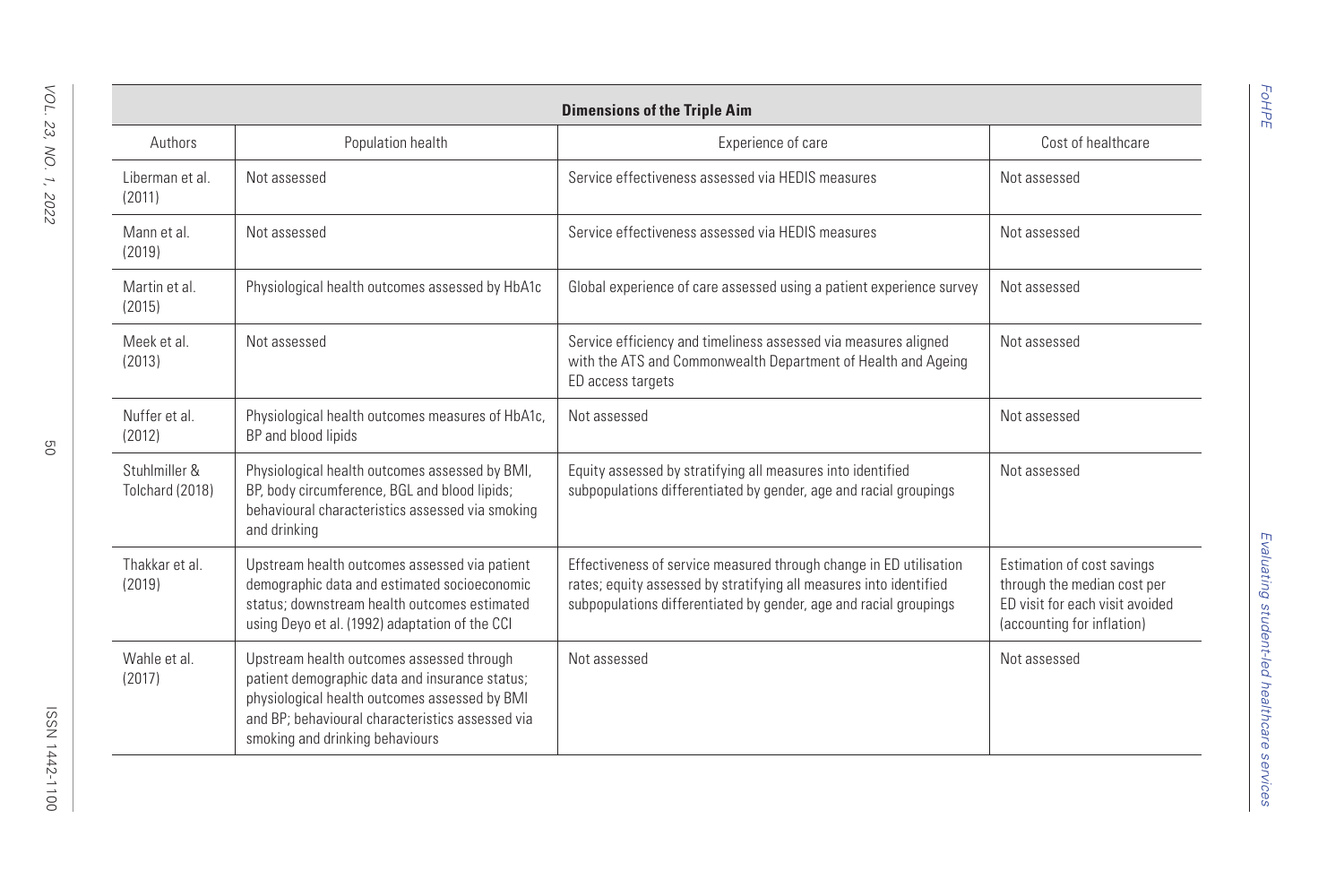Nine of the included studies used outcomes measures either through patient experience surveys (Clark et al., 2014; Meek et al., 2013) or by measuring physiological parameters, behavioural characteristics or health and functional status (Adams et al., 2015; Gorrindo et al., 2014; Martin et al., 2015; Nuffer et al., 2012; Stuhlmiller & Tolchard, 2018; Thakkar et al., 2019; Wahle et al., 2017). Interestingly, Adams et al. (2015) reported changing the version of the QoL tool used to assess health and functional status from the five-level adaptation (i.e., EQ-5D) at baseline to the three-level adaptation (i.e., EQ-3D) at 6 months post-intervention follow up. Consequently, the authors acknowledged that any change in QoL cannot be attributed to the intervention. Six studies used process measures such as the Healthcare Effectiveness Data and Information Set (HEDIS), emergency department (ED) utilisation rates, the Australian Triage Scale (ATS) guidelines and visit duration (Butala et al., 2013; Clark et al., 2014; Gorrindo et al., 2014; Lee et al., 2017; Liberman et al., 2011; Mann et al., 2019) (Table 2).

Eight studies incorporated a comparison into their research design, such as a control group, standard care or available population health datasets (Table 2). Two studies had a sample size in the intervention group that was approximately double that within the control/standard care group (Clark et al., 2014; Lawrence et al., 2015). One of these studies (Lawrence et al., 2015) also used different adaptations of their patient satisfaction survey between comparison groups, wording questions differently between surveys as well as omitting some questions altogether. Two studies (Liberman et al., 2011; Mann et al., 2019) compared their intervention data to that of the Healthcare Effectiveness Data and Information Set (HEDIS), however the comparison data was not appropriate as population characteristics such as age, race, gender and diagnosis were not matched. One study (Wahle et al., 2017) compared hypertension control data to the National Center for Health Statistics, National Health and Nutrition Examination Survey (NHANES) datasets.

### *Dimensions of the Triple Aim*

Eight studies measured the Triple Aim dimension of population health, predominantly using measures focused on evaluating upstream health outcomes (Table 3). Evans and Stoddart's (1990) "Model of Population Health Components and Relationships" distinguishes between health determinants and health outcomes. Health determinants include both upstream factors (socioeconomic factors and physical environment) and individual factors (genetic endowment, behavioural and psychological factors), while health outcomes include intermediate health outcomes (disease burden and injury) and downstream health outcomes (QoL and mortality) (Evans & Stoddart, 1990). In this review, one study (Clark et al., 2014) relied on demographic and socioeconomic data as their sole measure of population health. Four studies (Adams et al., 2015; Gorrindo et al., 2014; Martin et al., 2015; Nuffer et al., 2012) measured physiological factors, including HbA1c, blood pressure (BP), body mass index (BMI) and blood lipids. Two studies (Stuhlmiller & Tolchard, 2018; Wahle et al., 2017) gathered data on patient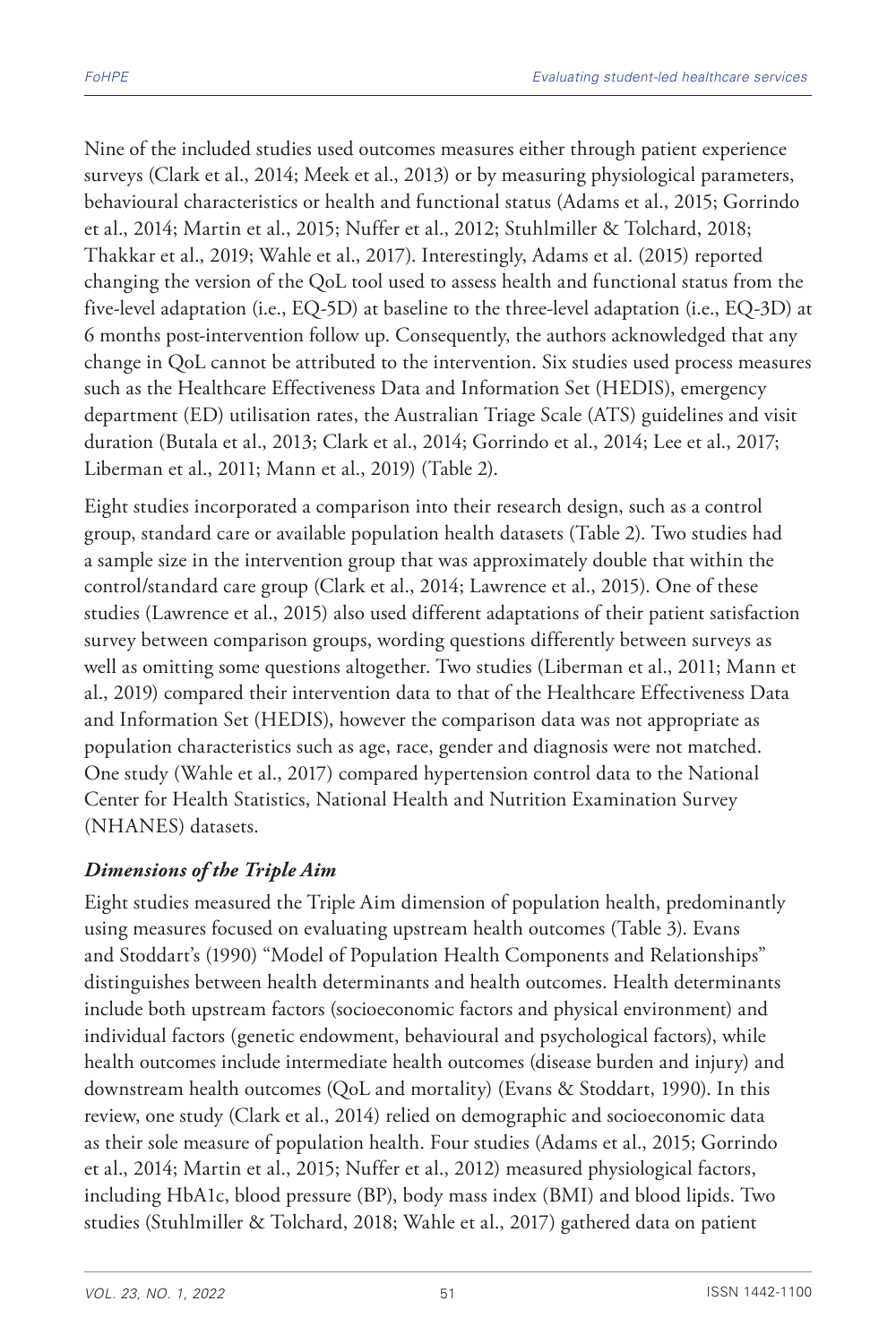demographic information, behavioural traits such as smoking and drinking and physiological measures such as BMI and BP, with Stuhlmiller & Tolchard (2018) also measuring body circumference, blood glucose levels (BGL) and blood lipids. Two studies (Adams et al., 2015; Thakker et al., 2019) measured downstream factors influencing health either via a QoL tool or by estimating mortality through a comorbidity index. The remaining six studies did not measure population health (Table 3). The combined results of the studies that measured health outcomes show improvements in health outcomes through physiological measures such as blood glucose, blood pressure, waist circumference and lipid values (Adams et al., 2015; Butala et al., 2013; Gorrindo et al., 2014; Martin et al., 2015; Nuffer et al., 2012; Stuhlmiller & Tolchard, 2015), as well as behavioural characteristics such as smoking and drinking (Adams et al., 2015; Stuhlmiller & Tolchard, 2018).

Three studies (Adams et al., 2015; Lawrence et al., 2015; Martin et al., 2015) evaluated the experience of care from the perspective of the patient. In one study (Lawrence et al., 2015), the Health Centre Patient Satisfaction Survey was used to measure patient experience. These domains were grouped into three themes: accessibility, licensed provider and facility quality. The patient satisfaction survey used by Martin et al. (2015) was poorly defined, with patients being provided with the opportunity to rate their healthcare providers as being helpful, respectful or knowledgeable, in addition to providing an overall rating of satisfaction of the healthcare service. The remaining study (Adams et al., 2015) used the Diabetes Treatment Satisfaction Questionnaire (DTSQ) to measure patient experience and asked global patient satisfaction questions related to willingness to refer and continue accessing services.

Nine of the included studies measured the experience of care through the perspective of the provider (Table 3), four of which (Butala et al., 2013; Gorrindo et al., 2014; Liberman et al., 2011; Thakker et al., 2019) measured service effectiveness. Furthermore, one study (Adams et al., 2015) measured timeliness and effectiveness, and one study (Clark et al., 2014) measured effectiveness, timeliness, affordability and patient-centredness. Additionally, two studies (Lee et al., 2017; Meek et al., 2013) measured efficiency and timeliness, and two studies (Stuhlmiller & Tolchard, 2018; Thakker et al., 2019) measured equity.

Many of the student-led healthcare services described in the current literature review provided healthcare services free of charge to the patient and were funded by either government or an affiliated university and, in some cases, were funded by both. Interestingly, 12 out of the 14 studies did not incorporate any type of economic evaluation into their measures. Adams et al. (2015) and Thakkar et al. (2019) were the only studies that incorporated a cost analysis into their research design, focusing on measuring cost of healthcare from a supply lens. By measuring resource utilisation costs, Adams et al. (2015) were able to determine the cost of a student-led service per patient, taking into account costs such as student training requirements and preceptor time to oversee service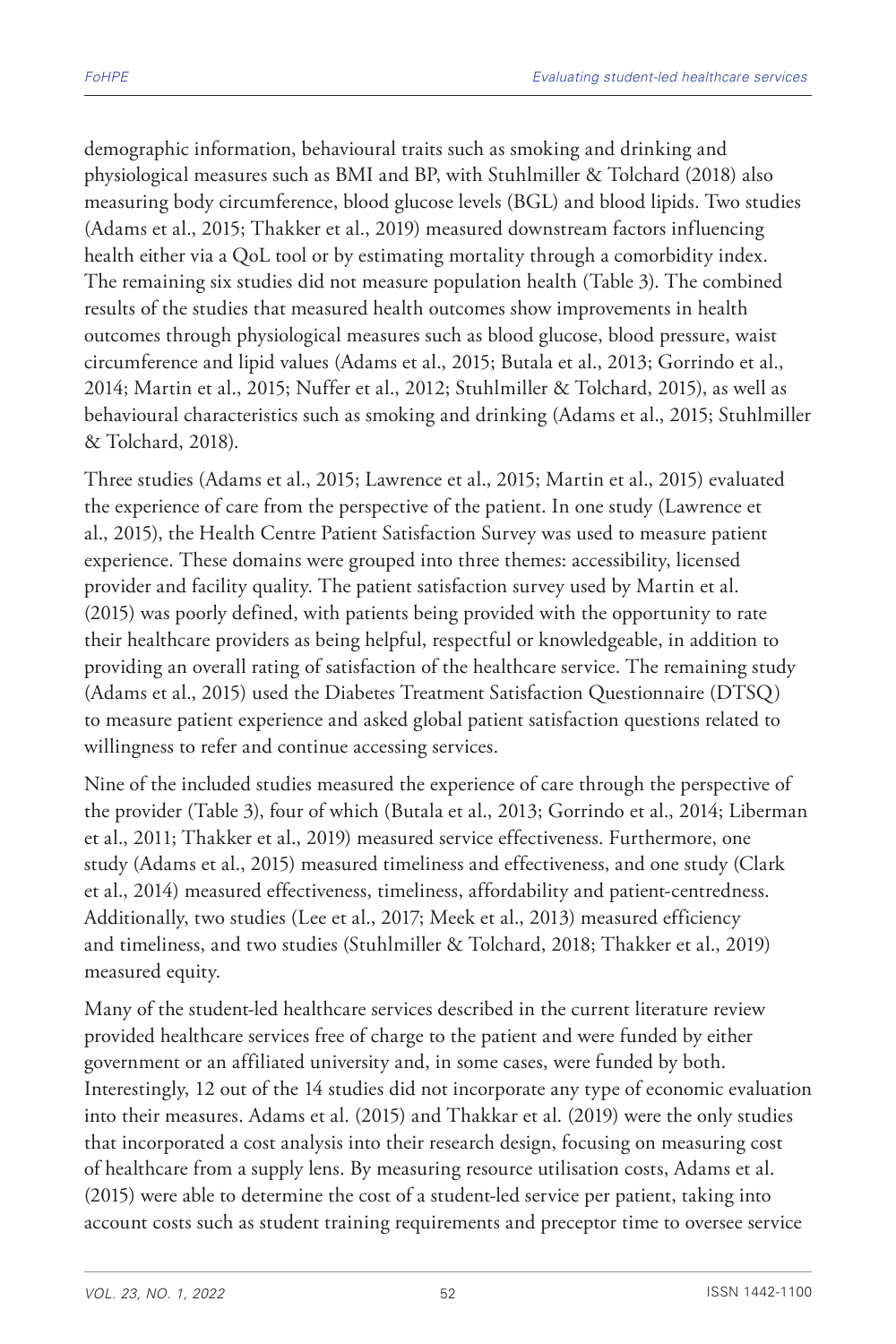provision. However, Adams et al. (2015) did not undertake a similar analysis of cost for a professional service or a standard care option, and therefore, cost effectiveness was not determined. Similarly, Thakker et al. (2019) calculated costs saved due to ED visits voided as a result of attending the student-led healthcare service. However, without calculating the costs associated with resourcing the student-led healthcare service, cost effectiveness of such services cannot be determined.

### **Discussion**

The findings of this review indicate that, currently, the evaluations of student-led healthcare services do not consistently align with the recommendations of the IHI Triple Aim of Healthcare Improvement. Out of the 14 studies appraised, only two studies (Adams et al., 2015; Thakker et al., 2019) successfully achieved all three domains of the Triple Aim. It is promising, however, that a total of 12 studies included in this review applied a focus on experience of care, either by measuring experience of care from the perspective of the patient or from the perspective of the provider. In contrast, cost of healthcare was the least measured domain. Furthermore, this literature review has demonstrated that there is a lack of consistency in the measures used to evaluate student-led healthcare services and in the quality of research design. This suggests that any findings demonstrating that student-led healthcare services lead to an improvement in health outcomes or experience of care are preliminary, and further investigation of student-led healthcare services is required.

With respect to calculating the sample sizes, the included studies did not undertake a statistical calculation determining power, suggesting inadequately powered samples (Nayak, 2010). Even in pilot designs, sample size justification supporting the reasons for choosing a particular size is required (Whitehead et al., 2016). The timeframes of measurement also varied between studies. It is recommended to collect data at multiple points to gain insight into the relationship between interventions and effects and to better understand time lags between cause and effect (Stiefel & Nolan, 2012). Limiting points of measurement before and after the intervention weakens a study's ability to assign causality (Portela et al., 2015). Comparing outcome data to other healthcare services or using available benchmark data is advocated for within the Triple Aim framework (Stiefel & Nolan, 2012). Due to identified limitations in study design across many of the studies in this review, overall validity of their data is compromised, influencing the comparability of their findings across groups (Portela et al., 2015).

Concerning the measurement of population health outcomes, priority was given to measuring socioeconomic factors, behavioural traits and physiological outcomes. Such factors are considered upstream factors influencing population health (Braveman & Gottlieb, 2014), whereas measuring more downstream factors, such as mortality, QoL, health and functional status and their combination (i.e., healthy life expectancy), allows for comparison of alternative practices, evaluation of disparities and guidance of resource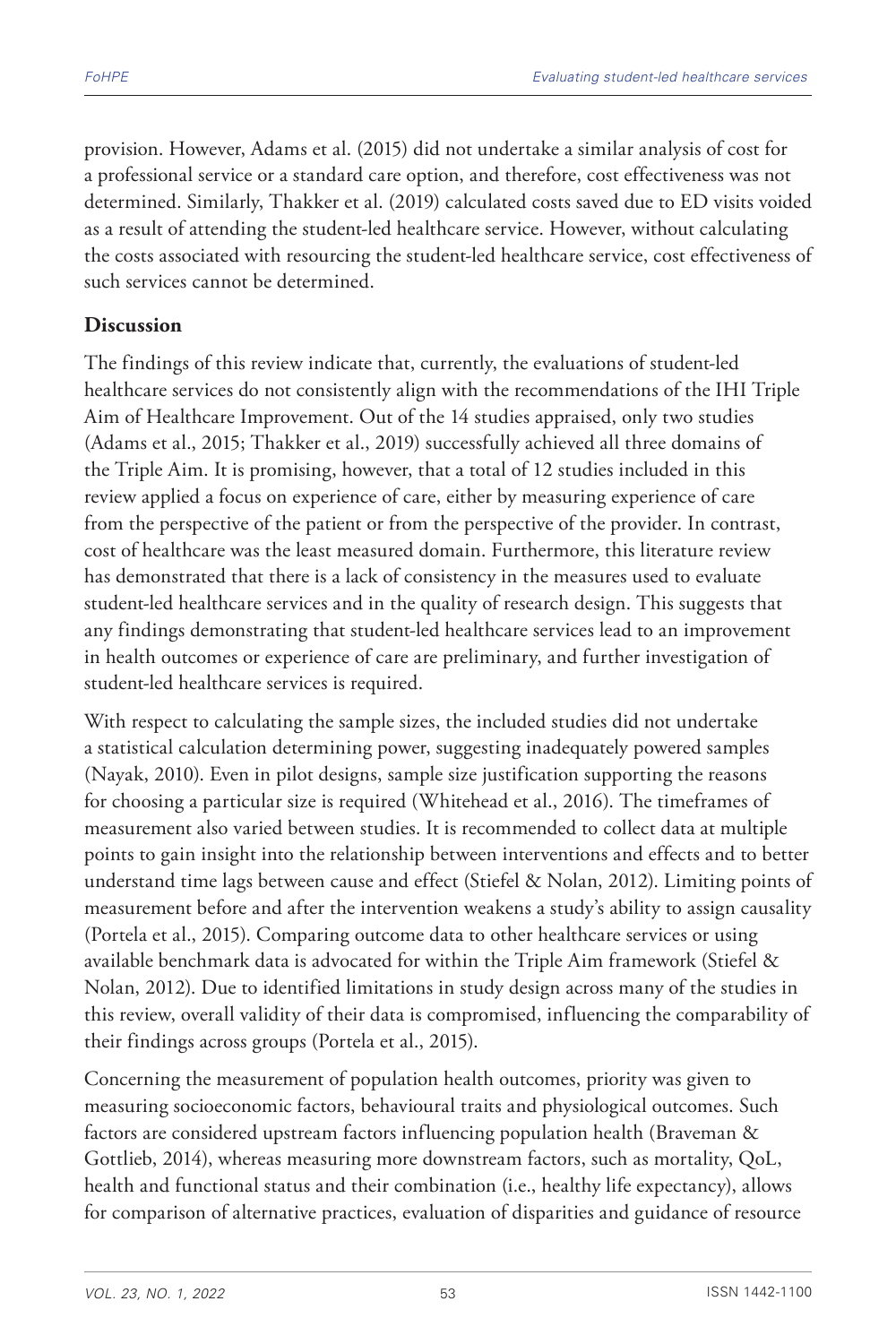allocation (Stiefel et al., 2010). Adams et al. (2015) was one of two studies that measured downstream factors through the use of a QoL tool. However, any observed changes in QoL could not be attributed to the intervention due to a change in the version of the tool from baseline to post intervention. Thakker et al. (2019) also measured downstream factors influencing health using an adaptation of the Charlson Comorbidity Index (CCI), a popular index used to assign mortality risk (Deyo et al., 1992; Hall et al., 2019). Being derived from administrative databases, the utility of a comorbidity score is dependent on the quality of information used (Hall et al., 2019), and some authors suggest that continuous measures of disease might outperform the CCI (Austin et al., 2015). There are challenges to implementing measures of downstream influences in healthcare service evaluations, as no one healthcare service is the same and, thus, tools of measurement may vary greatly between services. In contrast, using more universal functional health and QoL tools that can be applied across populations and disease groups does provide opportunity for comparability across services (Chen et al., 2005; Stiefel & Nolan, 2012; Frendl & Ware, 2014).

The experience of care is best measured using global questions in patient satisfaction surveys (Stefel & Nolan, 2012). Incorporating the patient's perspective into quality improvement initiatives is critical in achieving patient-centred care (Al-Abri & Al-Balushi, 2014). Additionally, evidence supports a correlation between measuring patient satisfaction, continuity of care and improved health behaviour (Mohan & Kumar, 2011; Schoenfelder et al., 2011), as well as being a reflection of health practitioner communication (Schoenfelder et al., 2011). While most of the included studies in this review measured the experience of care, only three studies focused on evaluating the experience of care from the patient's perspective. The remaining 11 studies either solely examined experience of care from that of the healthcare provider's perspective or did not measure experience of care, demonstrating limited input from patients in the quality appraisal of student-led healthcare services. This also doesn't address potential safety concerns patients and professional providers of care may hold when a student independently coordinates and delivers care.

The concept of equity is in relation to access and use of services and is directly related to need of care (Levesque et al., 2013). Despite all reviewed studies describing student-led healthcare services providing healthcare to underserved or disadvantaged populations, Stuhlmiller and Tolchard (2018) and Thakkar et al. (2019) were the only studies that measured equity. Without specifically measuring equity, the impact of student-led healthcare services on the underserved and/or disadvantaged populations they intend to serve will not be able to be understood. Student-led models of healthcare have enormous potential to supplement the healthcare system in areas where healthcare professional retention is low and health services are sparse (Frakes, Tyack, et al., 2011). This is particularly important in a world responding to increased healthcare demand due to the COVID-19 pandemic, where now more than ever, healthcare services are experiencing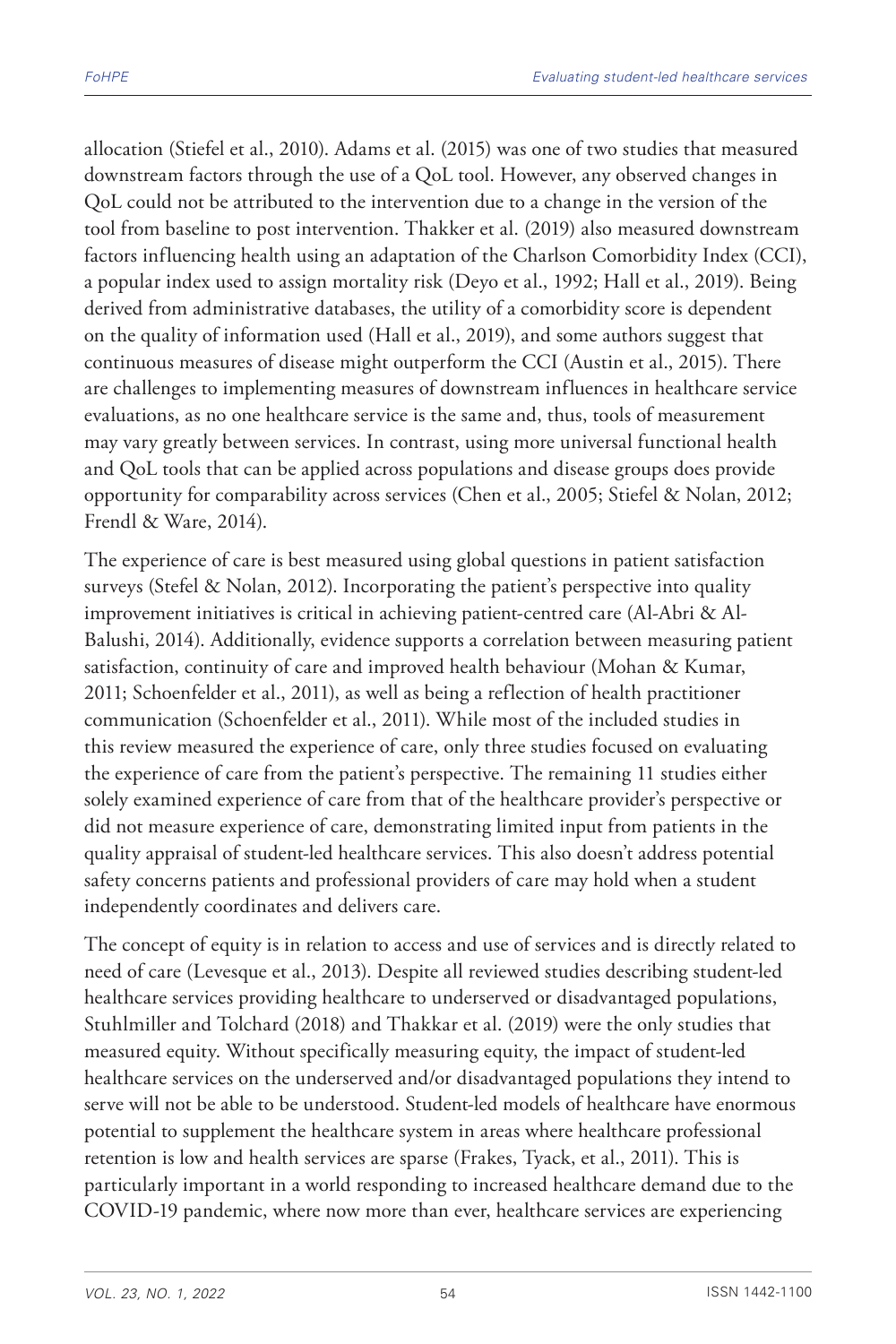shortages in capacity to deliver care (Rasmussen et al., 2020). As healthcare services struggle to adapt to increases in demand, student-led services are appropriately placed to adequately address patient care requirements (Vahidi et al., 2020). However, without having a clear understanding of the true impact of student-led services and concerns being raised around potential safety risks in a COVID-19 world (Vahidi et al., 2020), there is still some work required to understand the value of student-led healthcare services. Additionally, there is little work around the cost or economic value involved in delivering services through student-led healthcare models. As many of the studies included in this literature review were funded either through government or an affiliated university, justification of cost efficiency or cost effectiveness is essential to securing ongoing funding and ensuring continued operation (Boxall, 2011; Cowing et al., 2009). As a result, student-led healthcare services will continue to face difficulties in demonstrating their contribution to the healthcare system from an economic perspective (Frakes, Brownie, et al., 2014; Kent, Drysdale, et al., 2014; Ojeda et al., 2014).

Since its proposal in 2008, the Triple Aim has sought to simultaneously improve population health, enhance experience of care and reduce the cost of healthcare (Whittington et al., 2015). Following on from this, the IHI has recruited over 140 organisations worldwide involving healthcare systems, hospitals, healthcare insurers and other organisations involved in providing healthcare in their quest to improve healthcare quality (Whittington et al., 2015). Nonetheless, the Triple Aim has received criticism for its inability to consider the provider and their experience and how these influence overall quality of care (Bodenheimer & Sinsky, 2014). As such, authors have suggested introducing a fourth aim, which acknowledges providers of care as the backbone of the healthcare system, to be included (Bodenheimer & Sinsky, 2014; Valaitis et al., 2020). When considering how student-led healthcare services are resourced, it is also important to consider the experience of the provider. Students are developing healthcare professionals, and their experiences have significant influence on their skills and future provision of care (Burgess & Mellis, 2015). The evidence supporting the use of student-led healthcare services as clinical placement providers is mixed, and although students value the exposure to authentic healthcare environments (Fröberg et al., 2018), the learning experience is highly dependent on the student's sense of responsibility to their patient and an effective collaboration between the student and the healthcare professional (Schutte et al., 2018). The Triple Aim is designed to specifically evaluate healthcare services as providers of care and doesn't consider that these healthcare services hold additional roles, such as providers of clinical placement. For this reason, the Triple Aim is not comprehensive in its current form to effectively evaluate student-led healthcare services. An evaluation framework that not only considers the impact on the community but also the experience and learning needs of the student is required to effectively evaluate student-led healthcare services and the benefits they provide.

In Australia, the Australian Health Performance Framework (AHPF) is designed to support system-wide reporting on population health and healthcare performance, the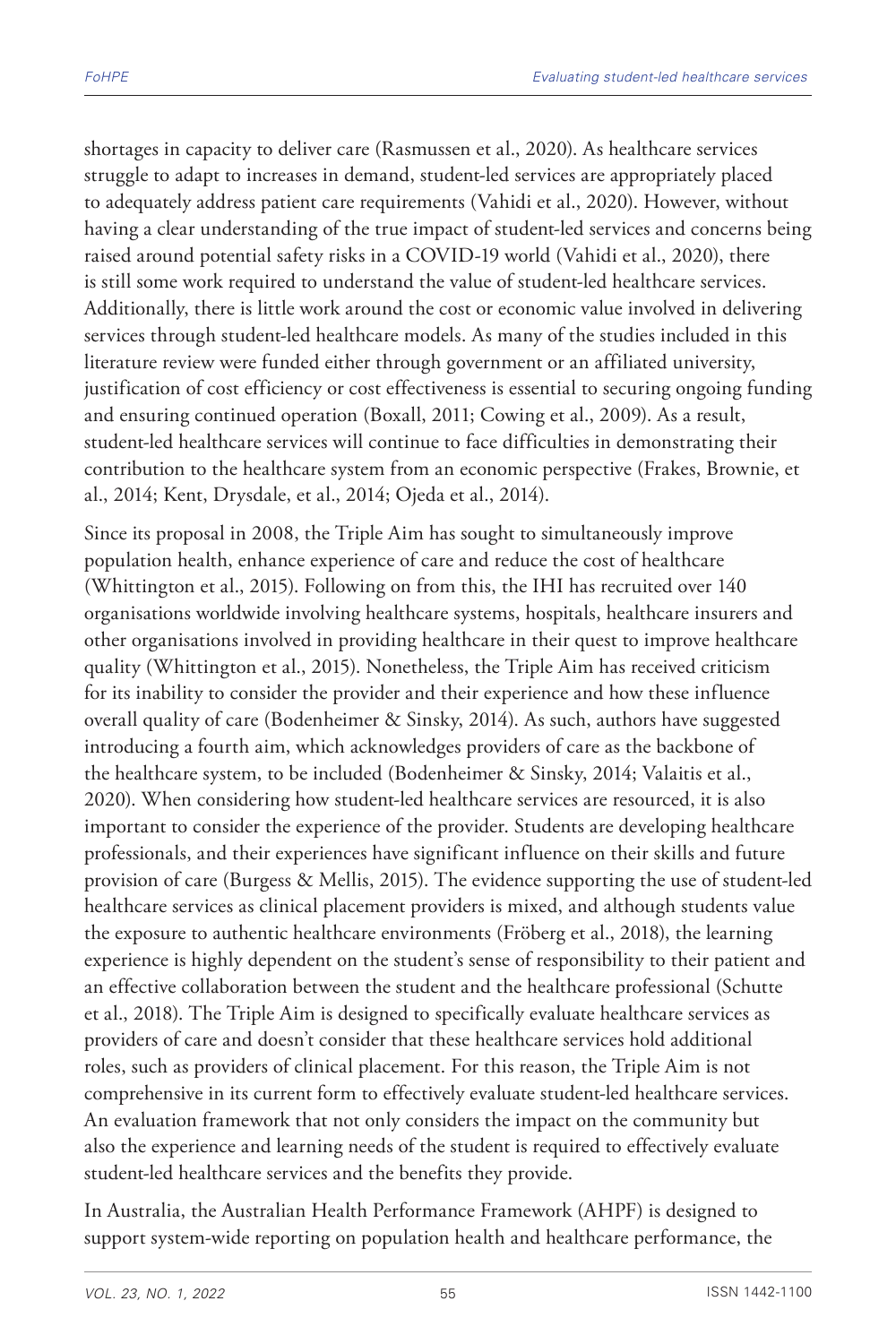assessment and evaluation of value and sustainability, as well as the identification of priorities for improvement and development (NHIPPC, 2017). The AHPF houses five domains, including the determinants of health, the health system, health status, the health system context and equity, most of which align to the Triple Aim domains of population health, experience of care and cost of healthcare. However, in contrast to the Triple Aim, the AHPF does place emphasis on the health system context in which workforce, infrastructure, governance, structure and the sustainability of the Australian health system are acknowledged as additional factors influencing population health outcomes (NHIPPC, 2017). Nevertheless, as student-led healthcare services are unique both in their model and workforce, further investigation is required to ensure all elements of student-led healthcare service performance and impact are considered, in addition to identifying appropriate measures for comprehensive evaluation.

In order to identify a comprehensive evaluation framework for evaluation of studentled healthcare services, consensus needs to be reached on how to evaluate student-led healthcare services, not just from the perspective of healthcare provision but also provision of clinical education. If researchers used a common set of measures and gathered data at agreed time-points, results could be compared across different types of services and placement types, pooling data for meta-analyses (Bernhardt et al., 2017). For student-led healthcare services to become authentic and credible models of care within the broader healthcare system, it is crucial to prescribe to a set of standards similar to that utilised in mainstream healthcare but specific enough to consider the needs of the students.

### *Limitations*

The findings of this review must be considered in light of its limitations. In this review, medical and healthcare databases (i.e., Ovid Medline, CINAHL and Scopus) were searched. It is possible that additional articles may have been identified had an educational database been considered. However, pearling of included articles was conducted to minimise the likelihood of missing eligible articles.

# **Conclusion**

Currently, evaluation of student-led healthcare services does not consistently align with the recommendations of the Triple Aim, and the current literature needs to be strengthened to support student-led healthcare services as a valuable resource to the healthcare system. Student-led healthcare services need to pursue a broader system of linked goals to ensure their accountability to the community they serve, as well as their comparability to the healthcare system they support. Clearly, when adopting the Triple Aim framework, there will be elements of student-led healthcare services that will go unmeasured. Therefore, consensus on what is an appropriate evaluation framework for student-led healthcare services needs to be achieved before their value within the healthcare system can be demonstrated.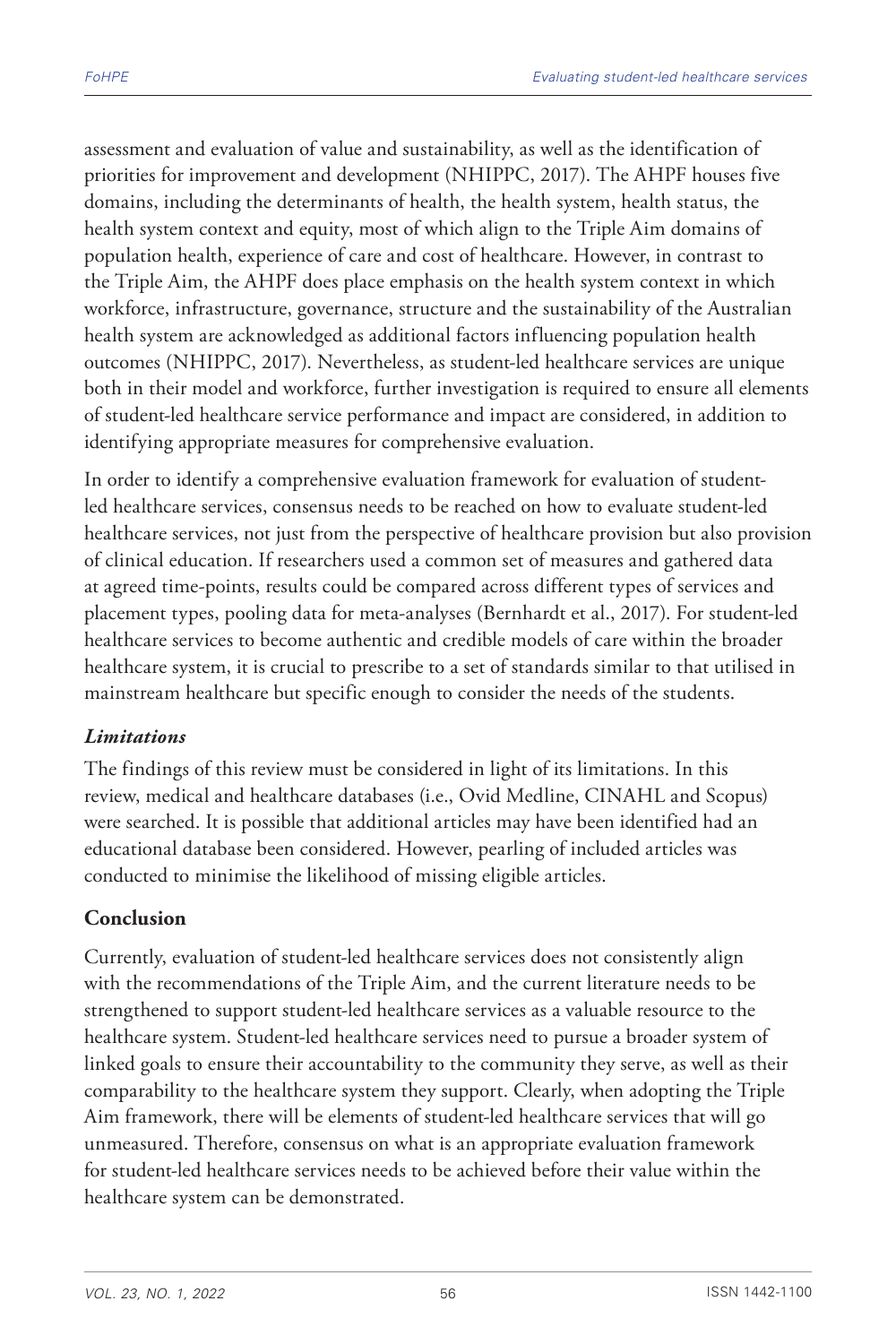### **Conflicts of interest and funding**

The authors declare no conflicts of interest and acknowledge funding was received for this project through an Australian Government Research Training Program Scholarship.

### **References**

- Atakro, C. A., Armah, E., Menlah, A., Garti, I., Addo, S. B., Adatara, P., & Boni, G. S. (2019). Clinical placement experiences by undergraduate nursing students in selected teaching hospitals in Ghana. *BMC Nursing*, *18*(1), Article 1. [https://doi.org/10.1186/s12912-](https://doi.org/10.1186/s12912-018-0325-8) [018-0325-8](https://doi.org/10.1186/s12912-018-0325-8)
- Adams, R. P., Barton, G., Bhattacharya, D., Grassby, P. F., Holland, R., Howe, A., Norris, N., Shopstone, L., & Wright, D. J. (2015). Supervised pharmacy student-led medication review in primary care for patients with type 2 diabetes: A randomised controlled pilot study. *BMJ Open*, *5*(11), Article e009246.<https://doi.org/10.1136/bmjopen-2015-009246>
- Austin, S. R., Wong, Y.-N., Uzzo, R. G., Beck, J. R., & Egleston, B. L. (2015). Why summary comorbidity measures such as the Charlson Comorbidity Index and Elixhauser score work. *Medical Care*, 53(9), e65–e72. <https://doi.org/10.1097/MLR.0b013e318297429c>
- Australian Institute of Health and Welfare (AIHW). (2020). *Australia's health 2020: Data insights.* [https://www.aihw.gov.au/reports/australias-health/australias-health-2020-data-insights/](https://www.aihw.gov.au/reports/australias-health/australias-health-2020-data-insights/data) [data](https://www.aihw.gov.au/reports/australias-health/australias-health-2020-data-insights/data)
- Al-Abri, R., & Al-Balushi, A. (2014). Patient satisfaction survey as a tool towards quality improvement. *Oman Medical Journal*, *29*(1), 3–7.<https://doi.org/10.5001/omj.2014.02>
- Bernhardt, J., Borschmann, K., Boyd, L., Carmichael, S. T., Corbett, D., Cramer, S. C., Hoffman, T., Kwakkel, G., Savitz, S. I., Saposnik, G., Walker, M., & Ward, N. (2017). Moving rehabilitation research forward: Developing consensus statements for rehabilitation and recovery research. *Neurorehabilitation and Neural Repair*, *31*(8), 694–698.<https://doi.org/10.1177/1545968317724290>
- Bodenheimer, T., & Sinsky, C. (2014). From triple to quadruple aim: Care of the patient requires care of the provider. *Annerican Family Medicine*, *12*(6), 573–576. [https://doi.](https://doi.org/10.1370/afm.1713) [org/10.1370/afm.1713](https://doi.org/10.1370/afm.1713)
- Boxall, A. (2011). *What are we doing to ensure the sustainability of the health system?* Parliament of Australia. [https://www.aph.gov.au/About\\_Parliament/Parliamentary\\_Departments/](https://www.aph.gov.au/About_Parliament/Parliamentary_Departments/Parliamentary_Library/pubs/rp/rp1112/12rp04) [Parliamentary\\_Library/pubs/rp/rp1112/12rp04](https://www.aph.gov.au/About_Parliament/Parliamentary_Departments/Parliamentary_Library/pubs/rp/rp1112/12rp04)
- Braveman, P., & Gottlieb, L. (2014). The social determinants of health: It's time to consider the causes of the causes. *Public Health Reports*, *129*(1), 19–31. [https://doi.](https://doi.org/10.1177/00333549141291S206) [org/10.1177/00333549141291S206](https://doi.org/10.1177/00333549141291S206)
- Burgess, A., & Mellis, C. (2015). Feedback and assessment for clinical placements: Achieving the right balance. *Advances in Medical Education and Practice*, *6*, 373–381. [https://doi.](https://doi.org/10.2147/AMEP.S77890) [org/10.2147/AMEP.S77890](https://doi.org/10.2147/AMEP.S77890)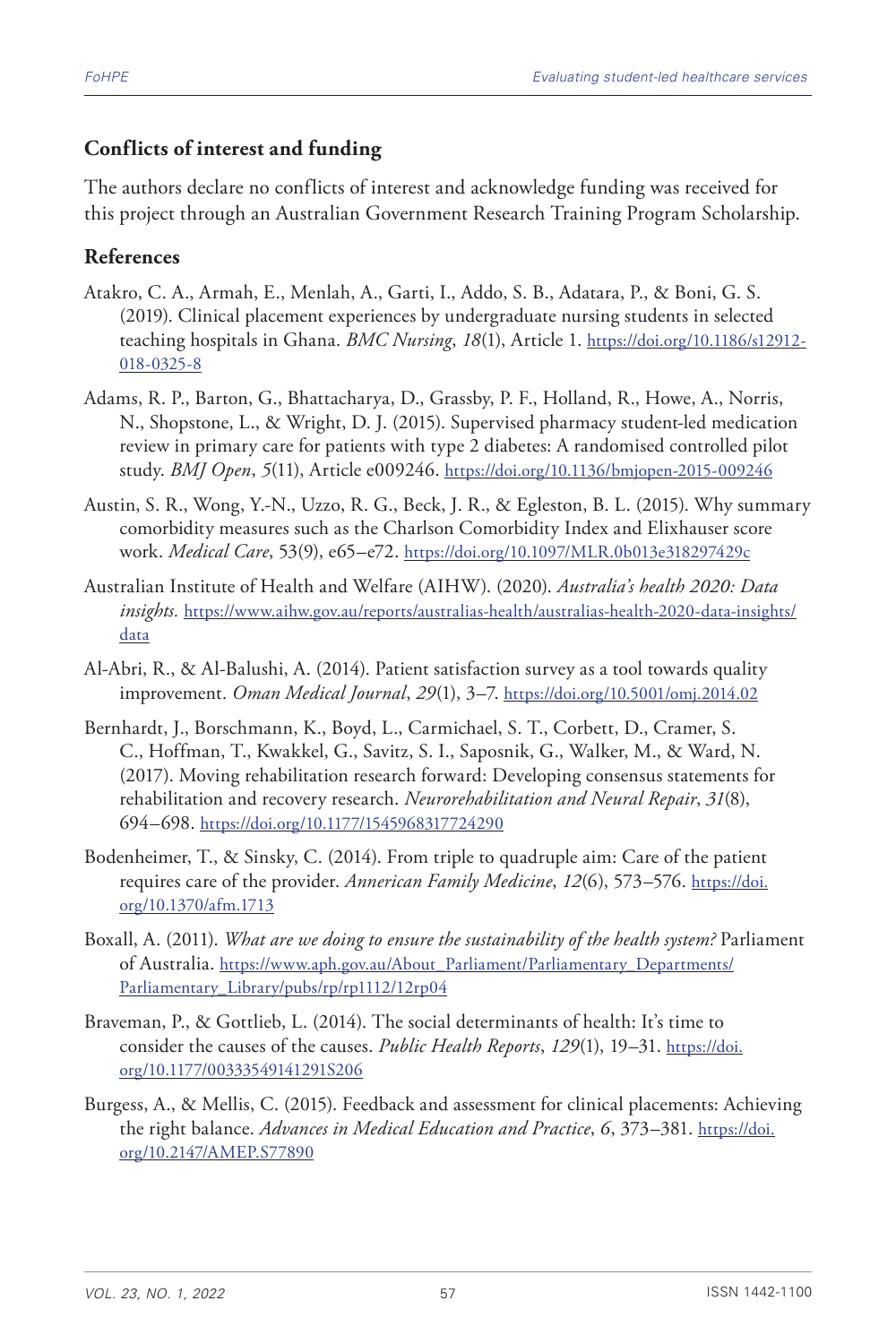- Butala, N. M., Chang, H., Horwitz, L. I., Bartlett, M., & Ellis, P. (2013). Improving quality of preventive care at a student-run free clinic. *PLoS ONE*, *8*(11), Article e81441. [https://doi.](https://doi.org/10.1371/journal.pone.0081441) [org/10.1371/journal.pone.0081441](https://doi.org/10.1371/journal.pone.0081441)
- Chen, T., Li, L., & Kochen, M. M. (2005). A systematic review: How to choose appropriate health-related quality of life (HRQOL) measures in routine general practice? *Journal of Zhejiang University Science B*, *6*(9), 936–940.
- Clark, J. S., Bollaert, A., Sills, S. O., Clark, J. H., & Norris, D. (2014). Patient perception of care received by students at the Jackson Free Clinic. *Journal of the Mississippi State Medical Association*, *55*(4), 113–118.
- Cowing, M., Davino-Ramaya, C. M., Ramaya, K., & Szmerekovsky, J. (2009). Health care delivery performance: Service, outcomes, and resource stewardship. *The Permanente Journal*, *13*(4), 72–78. <https://doi.org/10.7812/TPP/08-100>
- Deyo, R. A., Cherkin, D. C., & Ciol, M. A. (1992). Adapting a clinical comorbidity index for use with ICD-9-CM administrative databases. *Journal of Clinical Epidemiology*, *45*(6), 613–619. [https://doi.org/10.1016/0895-4356\(92\)90133-8](https://doi.org/10.1016/0895-4356(92)90133-8)
- Evans, R. G., & Stoddart, G. L. (1990). Producing health, consuming health care. *Social Science & Medicine*, *31*(12), 1347–1363. [https://doi.org/10.1016/0277-9536\(90\)90074-3](https://doi.org/10.1016/0277-9536(90)90074-3)
- Frakes, K., Brownie, S., Davies, L., Thomas, J., Miller, M., & Tyack, Z. (2014). Capricornia Allied Health Partnership (CAHP): A case study of an innovative model of care addressing chronic disease through a regional student-assisted clinic. *Australian Health Review*, *38*(5), 483–486.<https://doi.org/10.1071/AH13177>
- Frakes, K., Tyack Z., Miller, M., Davies, L., Swanston, A., & Brownie, S. (2011). The Capricornia project: Developing and implementing an interprofessional student-assisted allied health clinic. *ClinEdQ*. <https://research-repository.griffith.edu.au/handle/10072/42605>
- Frendl, D. M., & Ware, J. E., Jr. (2014). Patient-reported functional health and wellbeing outcomes with drug therapy: A systematic review of randomized trials using the SF-36 Health Survey. *Medical Care*, *52*(5), 439–445. [https://doi.org/10.1097/](https://doi.org/10.1097/MLR.000000000000010311) [MLR.000000000000010311](https://doi.org/10.1097/MLR.000000000000010311)
- Fröberg, M., Leanderson, C., Flackman, B., Hedman-Lagerlof, E., Bjorklund, K., Nilsson, G. H., & Stenfors, T. (2018). Experiences of a student-run clinic in primary care: A mixedmethod study with students, patients and supervisors. *Scandinavian Journal of Primary Health Care*, *36*(1), 36–46. <https://doi.org/10.1080/02813432.2018.1426143>
- Gorrindo, P., Peltz, A., Ladner, T. R., Reddy, I., Miller, B. M., Miller, R. F., & Fowler, M. J. (2014). Medical students as health educators at a student-run free clinic: Improving the clinical outcomes of diabetic patients. *Academic Medicine*, *89*(4), 625–631. [https://doi.](https://doi.org/10.1097/ACM.0000000000000164) [org/10.1097/ACM.0000000000000164](https://doi.org/10.1097/ACM.0000000000000164)
- Hall, R. E., Porter, J., Quan, H., & Reeves, M. J. (2019). Developing an adapted Charlson comorbidity index for ischemic stroke outcome studies. *BMC Health Services Research*, *19*(1), 930.<https://doi.org/10.1186/s12913-019-4720-y>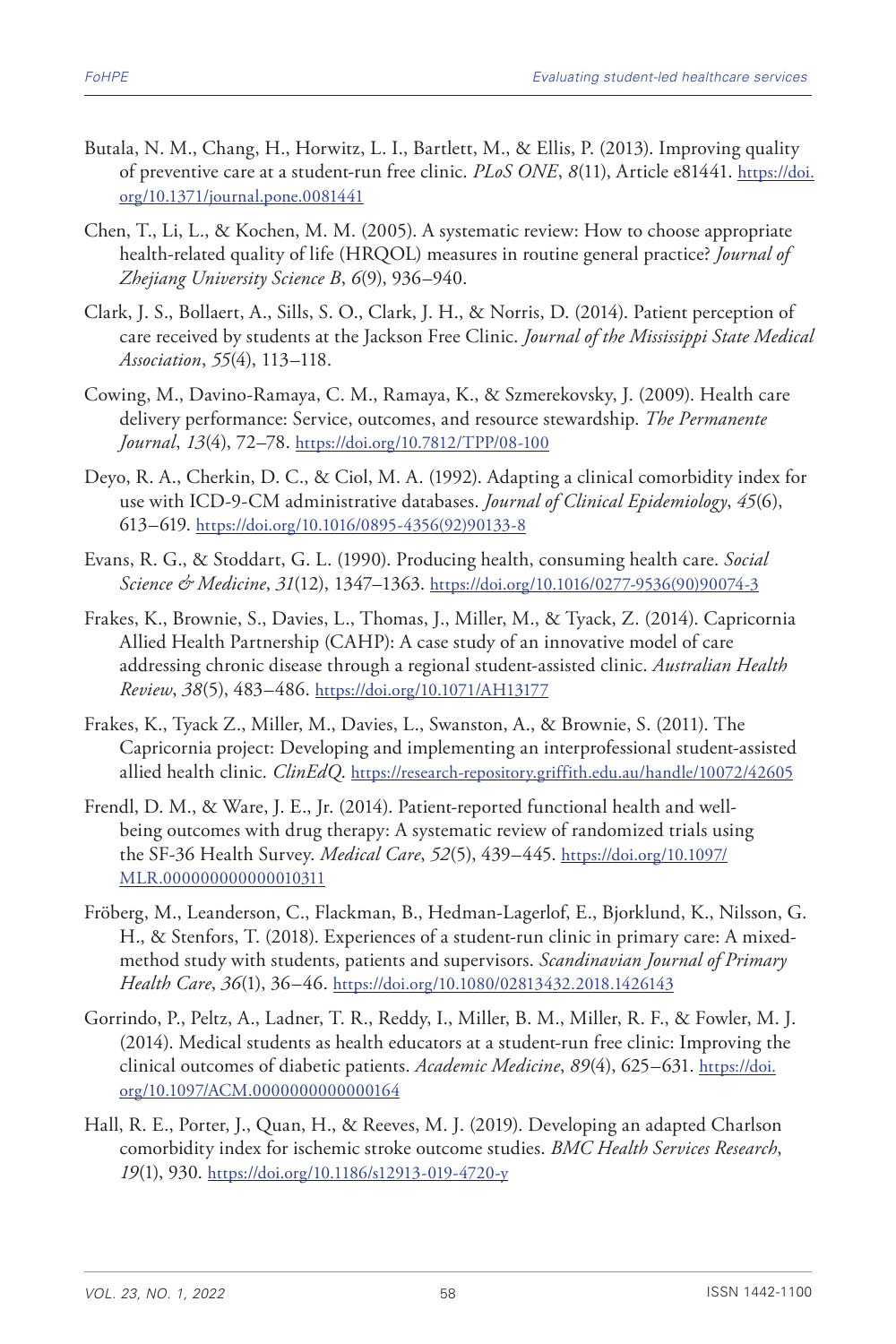- Institute of Healthcare Improvement (IHI). (2017). IHI Triple Aim prototyping partners. Retrieved May 24, 2017, from [http://www.ihi.org/Engage/Initiatives/TripleAim/Pages/](http://www.ihi.org/Engage/Initiatives/TripleAim/Pages/Participants.aspx) [Participants.aspx](http://www.ihi.org/Engage/Initiatives/TripleAim/Pages/Participants.aspx)
- Kenny, A., Hyett, N., Sawtell, J., Dickson-Swift, V., Farmer, J., & O'Meara, P. (2013). Community participation in rural health: A scoping review. *BMC Health Services Research*, *13*(1), Article 64.<https://doi.org/10.1186/1472-6963-13-64>
- Kent, F., Drysdale, P., Martin, N., & Keating, J. (2014). The mixed-discipline aged-care student clinic: An authentic interprofessional learning initiative. *Journal of Allied Health*, *43*(1), 51–56.
- Kent, F., Lai, F., Beovich, B., & Dodic, M. (2016). Interprofessional student teams augmenting service provision in residential aged care. *Australasian Journal on Ageing*, *35*(3), 204–209.<https://doi.org/10.1111/ajag.12288>
- Lawrence, D., Bryant, T. K., Nobel, T. B., Dolansky, M. A., & Singh, M. K. (2015). A comparative evaluation of patient satisfaction outcomes in an interprofessional studentrun free clinic. *Journal of Interprofessional Care*, *29*(5), 445–450. [https://doi.org/10.3109/135](https://doi.org/10.3109/13561820.2015.1010718) [61820.2015.1010718](https://doi.org/10.3109/13561820.2015.1010718)
- Lee, J. S., Combs, K., & Pasarica, M. (2017). Improving efficiency while improving patient care in a student-run free clinic. *Journal of the American Board of Family Medicine*, *30*(4), 513–519.<https://doi.org/10.3122/jabfm.2017.04.170044>
- Levesque, J. F., Harris, M. F., & Russell, G. (2013). Patient-centred access to health care: Conceptualising access at the interface of health systems and populations*. International Journal for Equity in Health*, *12*(1), Article 18. <https://doi.org/10.1186/1475-9276-12-18>
- Liberman, K. M., Meah, Y. S., Chow, A., Tornheim, J., Rolon, O., & Thomas, D. C. (2011). Quality of mental health care at a student-run clinic: Care for the uninsured exceeds that of publicly and privately insured populations. *Journal of Community Health*, *36*(5), 733–740. <https://doi.org/10.1007/s10900-011-9367-5>
- Mann, C. L., Rifkin, R. A., Nabel, E. M., Thomas, D. C., Meah, Y. S., & Katz, C. L. (2019). Exploring antidepressant adherence at a student-run free mental health clinic. *Community Mental Health Journal*, *55*(1), 57–62. <https://doi.org/10.1007/s10597-018-0301-5>
- Manoochehri, H., Imani, E., Atashzadeh-Shoorideh, F., & Alavi-Majd, A. (2015). Competence of novice nurses: Role of clinical work during studying [Special Issue 4]. *Journal of Medicine and Life*, *8*, 32–38.
- Martin, S., Williams, E., Huerth, B., & Robinson, J. (2015). A pharmacy student-facilitated interprofessional diabetes clinic with the Penobscot Nation. *Preventing Chronic Disease*, *12*, Article 150295.<https://doi.org/10.5888/pcd12.150295>
- Meek, R., Morphet, J., Hood, K., Leech, M., & Sandry, K. (2013). Effect of interprofessional student-led beds on emergency department performance indicators. *Emergency Medicine Australasia*, *25*(5), 427–434. <https://doi.org/10.1111/1742-6723.12118>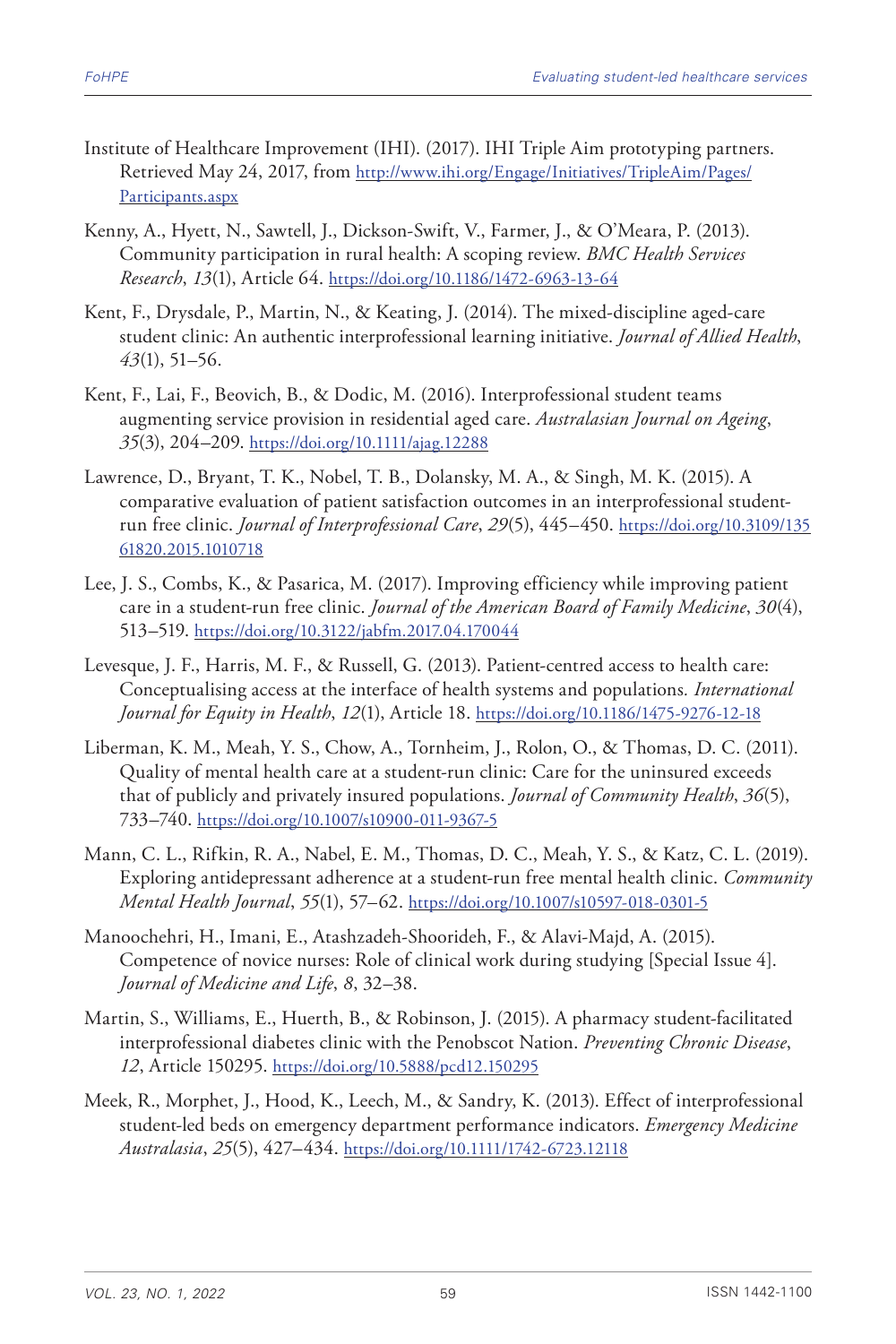- Mohan, D. A., & Kumar, K. (2011). A study on the satisfaction of patients with reference to hospital services. *International Journal of Business Economics & Management Research*, *1*(3), 15–25. [http://www.zenithresearch.org.in/images/stories/pdf/2011/Dec/ZIBEMR/2\\_ZIBEMR\\_](http://www.zenithresearch.org.in/images/stories/pdf/2011/Dec/ZIBEMR/2_ZIBEMR_VOL1_ISSUE3.pdf) [VOL1\\_ISSUE3.pdf](http://www.zenithresearch.org.in/images/stories/pdf/2011/Dec/ZIBEMR/2_ZIBEMR_VOL1_ISSUE3.pdf)
- National Health Information and Performance Principal Committee (NHIPPC). (2017). *The Australian health performance framework*. [https://meteor.aihw.gov.au/content/index.](https://meteor.aihw.gov.au/content/index.phtml/itemId/721590) [phtml/itemId/721590](https://meteor.aihw.gov.au/content/index.phtml/itemId/721590)
- Nayak, B. K. (2010). Understanding the relevance of sample size calculation. *Indian Journal of Ophthalmology*, *58*(6), 469–470. <https://doi.org/10.4103/0301-4738.71673>
- Nuffer, W., McCollum, M., Ellis, S. L., & Turner, C. J. (2012). Further development of pharmacy student-facilitated diabetes management clinics. *American Journal of Pharmaceutical Education*, *76*(3), Article 50. <https://doi.org/10.5688/ajpe76350>
- Obucina, M., Harris, N., Fitzgeralda, J. A., Chaia, A., Radforda, K., Rossc, A., Carrc, L., & Vecchioa, N. (2018). *2018–04: The triple aim framework in the context of primary healthcare: A systematic literature review (Working paper)*. Griffith University. [https://](https://research-repository.griffith.edu.au/handle/10072/390503) [research-repository.griffith.edu.au/handle/10072/390503](https://research-repository.griffith.edu.au/handle/10072/390503)
- Ojeda, V. D., Eppstein, A., Lozada, R., Vargas-Ojeda, A. C., Strathdee, S. A., Goodman, D., & Burgos, J. L. (2014). Establishing a binational student-run free-clinic in Tijuana, Mexico: A model for US–Mexico border states. *Journal of Immigrant & Minority Health*, *16*(3), 546–548. <https://doi.org/10.1007/s10903-012-9769-1>
- Ouyang, D., Yuan, N., Sheu, L., Lau, G., Chen, C., & Lai, C. J. (2012). Community health education at student-run clinics leads to sustained improvement in patients' hepatitis B knowledge. *Journal of Community Health*, *38*(3), 471–479. [https://doi.org/10.1007/s10900-](https://doi.org/10.1007/s10900-012-9631-3) [012-9631-3](https://doi.org/10.1007/s10900-012-9631-3)
- Panzera, A., Murray, R., Stewart, R., Mills, J., Beaton, N., & Larkins S. (2016). Regional health workforce planning through action research: Lessons for commissioning health services from a case study in Far North Queensland. *Australian Journal of Primary Health*, *22*(1), 63–68. <https://doi.org/10.1071/PY15149>
- Portela, M. C., Pronovost, P. J., Woodcock, T., Carter, P., & Dixon-Woods, M. (2015). How to study improvement interventions: A brief overview of possible study types. *BMJ Quality & Safety*, *24*(5), 325–336.<https://doi.org/10.1136/bmjqs-2014-003620>
- Prior, M., McManus, M., White, P., & Davidson, L. (2014). Measuring the "triple aim" in transition care: A systematic review. *Pediatrics*, *134*(6), e1648–e1661. [https://doi.](https://doi.org/10.1542/peds.2014-1704) [org/10.1542/peds.2014-1704](https://doi.org/10.1542/peds.2014-1704)
- Rasmussen, S., Sperling, P., Poulsen, M. S., Emmersen, J., & Andersen, S. (2020). Medical students for health-care staff shortages during the COVID-19 pandemic. *The Lancet*, *395*(10234), e79–e80. [https://doi.org/10.1016/S0140-6736\(20\)30923-5](https://doi.org/10.1016/S0140-6736(20)30923-5)
- Rockey, N. G., Weiskittel, T. M., Linder, K. E., Ridgeway, J. L., & Wieland, M. L. (2021). A mixed methods study to evaluate the impact of a student-run clinic on undergraduate medical education. *BMC Medical Education*, *21*(1), Article 182. [https://doi.org/10.1186/](https://doi.org/10.1186/s12909-021-02621-y) [s12909-021-02621-y](https://doi.org/10.1186/s12909-021-02621-y)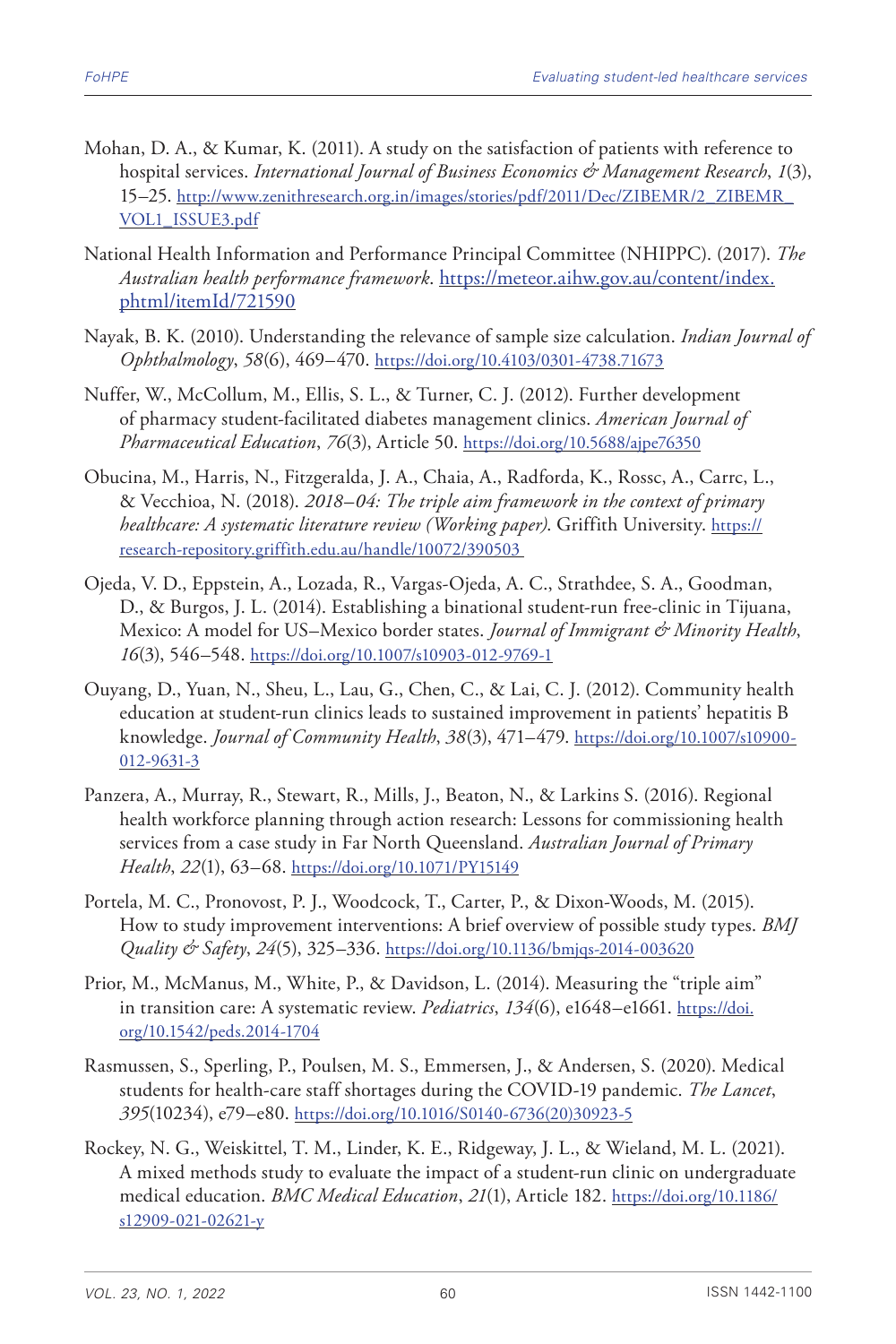- Schoenfelder, T., Klewer, J., & Kugler, J. (2011). Determinants of patient satisfaction: A study among 39 hospitals in an in-patient setting in Germany. *International Journal for Quality in Health Care*, *23*(5), 503–509. <https://doi.org/10.1093/intqhc/mzr038>
- Schutte, T., Tichelaar, J., Donker, E., Richir, M. C., Westerman, M., & van Agtmael, M. A. (2018). Clarifying learning experiences in student-run clinics: A qualitative study*. BMC Medical Education*, *18*(1), Article 244. <https://doi.org/10.1186/s12909-018-1352-6>
- Simmons, B. B., DeJoseph, D., Diamond, J., & Weinstein, L. (2009). Students who participate in a student-run free health clinic need education about access to care issues. *Journal of Health Care for the Poor & Underserved*, *20*(4), 964–968. [https://doi.org/10.1353/](https://doi.org/10.1353/hpu.0.0225) [hpu.0.0225](https://doi.org/10.1353/hpu.0.0225)
- Stiefel, M., & Nolan, K. (2012). *A guide to measuring the Triple Aim: Population health, experience of care, and per capita cost* [White paper]. Institute of Healthcare Improvement. <http://www.ihi.org/resources/Pages/IHIWhitePapers/AGuidetoMeasuringTripleAim.aspx>
- Stiefel, M. C., Perla, R. J., & Zell, B. L. (2010). A healthy bottom line: Healthy life expectancy as an outcome measure for health improvement efforts. *The Milbank Quarterly*, *88*(1), 30–53. <https://doi.org/10.1111/j.1468-0009.2010.00588.x>
- Stuhlmiller, C. M., & Tolchard, B. (2015). Developing a student-led health and wellbeing clinic in an underserved community: Collaborative learning, health outcomes and cost savings. *BMC Nursing*, *14*, Article 32.<https://doi.org/10.1186/s12912-015-0083-9>
- Stuhlmiller, C. M., & Tolchard, B. (2018). Population health outcomes of a student-led free health clinic for an underserved population: A naturalistic study. *Journal of Community Health*, *43*, 193–200.<https://doi.org/10.1007/s10900-017-0402-z>
- Suen, J., Attrill, S., Thomas, J. M., Smale, M., Delaney, C. L., & Miller, M. D. (2020). Effect of student-led health interventions on patient outcomes for those with cardiovascular disease or cardiovascular disease risk factors: A systematic review. *BMC Cardiovascular Disorders*, *20*(1), Article 332.<https://doi.org/10.1186/s12872-020-01602-1>
- Thakkar, A. B., Chandrashekar, P., Wang, W., & Blanchfield, B. B. (2019). Impact of a student-run clinic on emergency department utilization. *Family Medicine*, *51*(5), 420– 423. <https://doi.org/10.22454/FamMed.2019.477798>
- Vahidi, M., Jalilian Khave, L., Sanadgol, G., Shirini, D., & Karamouzian, M. (2020). Student-led initiatives' potential in the COVID-19 response in Iran. *International Journal of Health Policy and Management*, *9*(10), 464–465.<https://doi.org/10.34172/ijhpm.2020.82>
- Valaitis, R. K., Wong, S. T., MacDonald, M., Martin-Misener, R., O'Mara, L., Meagher-Stewart, D., Isaacs, S., Murray, N., Baumann, A., Burge, F., Green, M., Kaczorowski, J., & Savage, R. (2020). Addressing quadruple aims through primary care and public health collaboration: Ten Canadian case studies. *BMC Public Health*, *20*(1), Article 507. [https://](https://doi.org/10.1186/s12889-020-08610-y) [doi.org/10.1186/s12889-020-08610-y](https://doi.org/10.1186/s12889-020-08610-y)
- Wahle, B., Meyer, K., Faller, M., Kochhar, K., & Sevilla, J. (2017). Assessment of hypertension management and outcomes at an Indianapolis student-run free clinic*. Journal of Health Care for the Poor and Underserved*, *28*(2), 694–706. [https://doi.](https://doi.org/10.1353/hpu.2017.0068) [org/10.1353/hpu.2017.0068](https://doi.org/10.1353/hpu.2017.0068)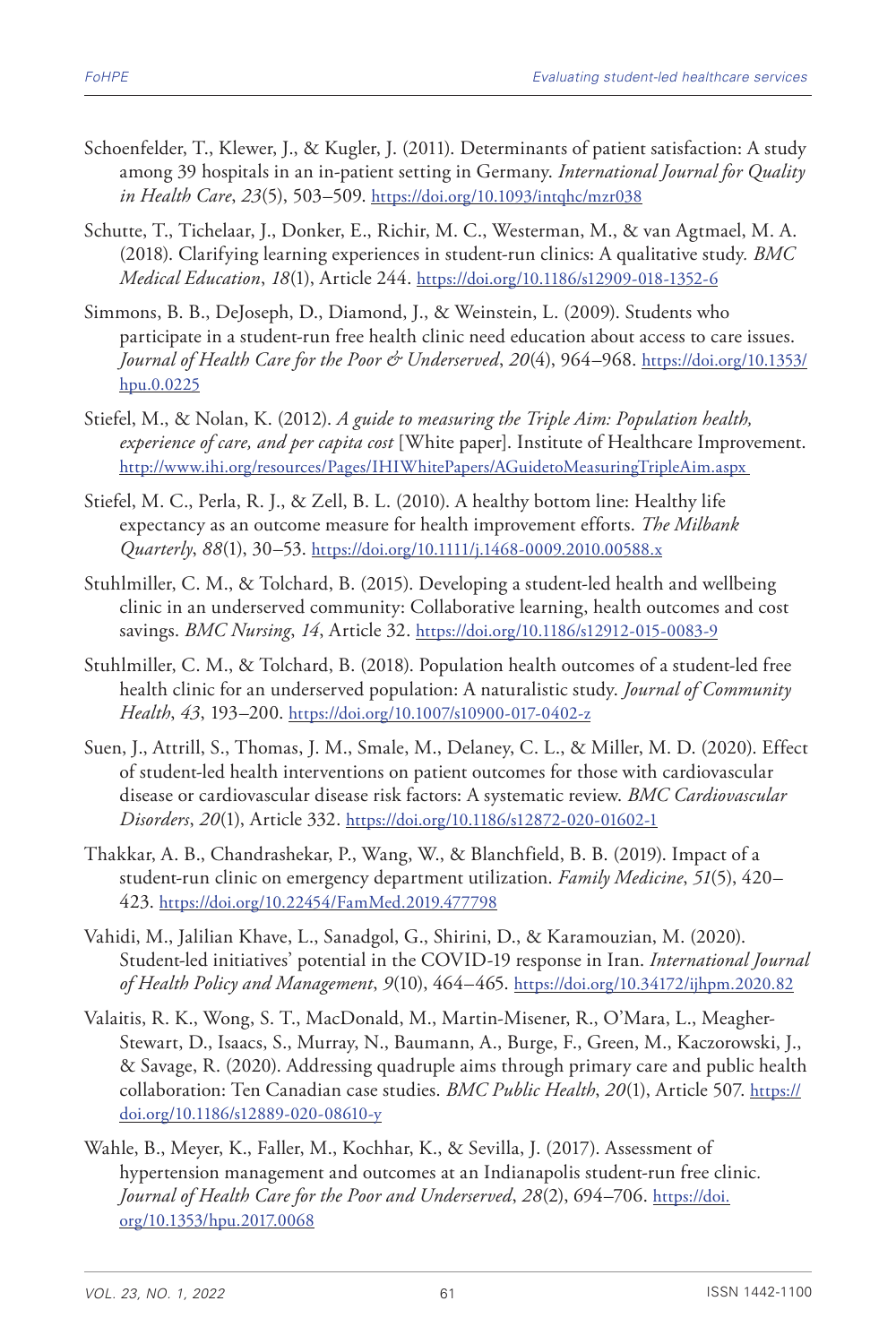- Whitehead, A. L., Julious, S. A., Cooper, C. L., & Campbell, M. J. (2016). Estimating the sample size for a pilot randomised trial to minimise the overall trial sample size for the external pilot and main trial for a continuous outcome variable. *Statistical Methods in Medical Research*, *25*(3), 1057–1073. <https://doi.org/10.1177/0962280215588241>
- Whittington, J. W., Nolan, K., Lewis, N., & Torres, T. (2015). Pursuing the triple aim: The first 7 years. *The Milbank Quarterly*, *93*(2), 263–300. [https://doi.org/10.1111/1468-](https://doi.org/10.1111/1468-0009.12122) [0009.12122](https://doi.org/10.1111/1468-0009.12122)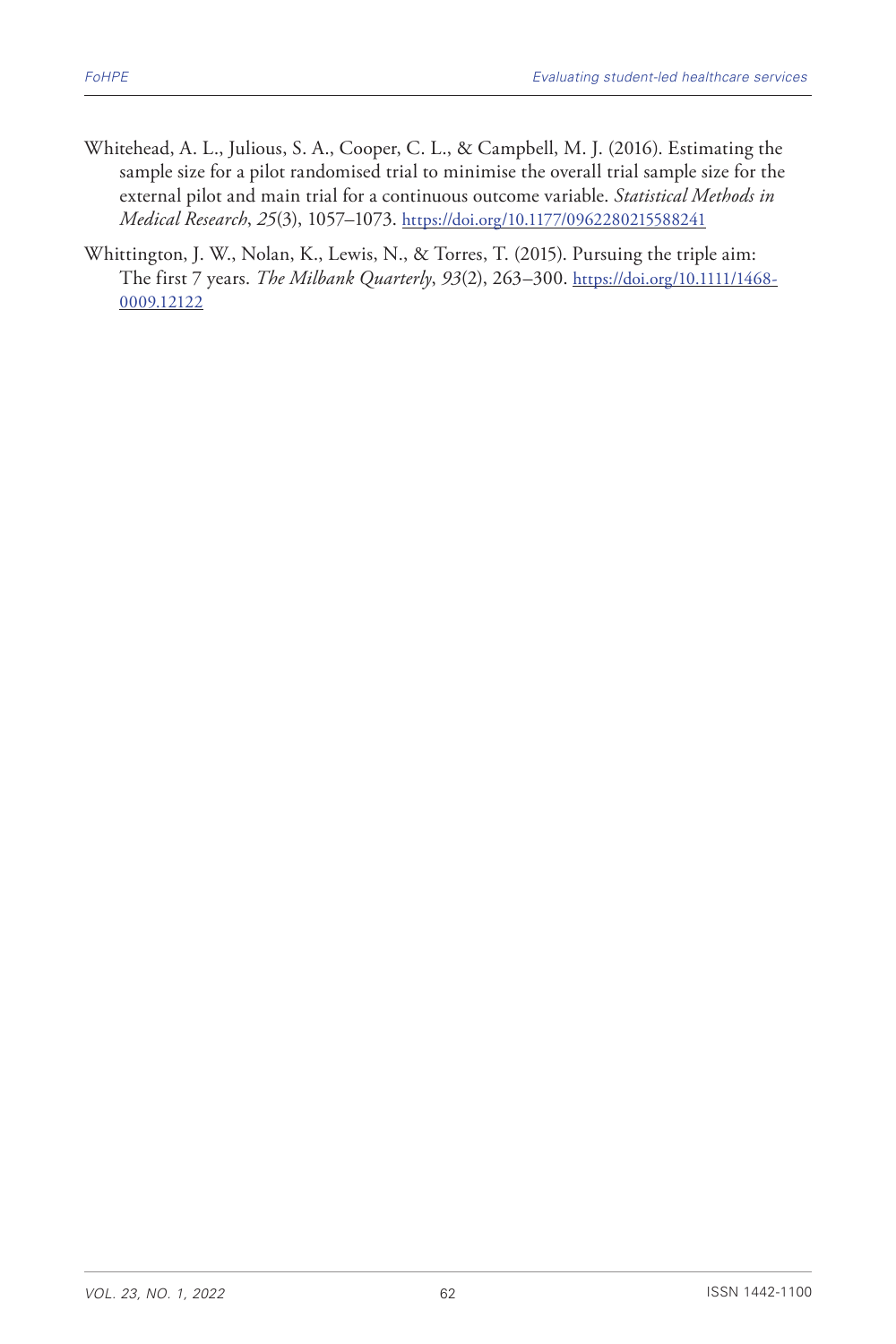### **Appendix A**

*Literature Search Strategy (Medline)*

| #              | Search Statement                                                                                                                                                                                                                                                                                                                                                                                     |
|----------------|------------------------------------------------------------------------------------------------------------------------------------------------------------------------------------------------------------------------------------------------------------------------------------------------------------------------------------------------------------------------------------------------------|
| 1              | ("student-led" or "student led" or "student-assisted" or "student assisted" or "student<br>run" or "student-run" or "student facilitated" or "student-facilitated").mp. [mp=title,<br>abstract, original title, name of substance word, subject heading word, keyword heading<br>word, protocol supplementary concept word, rare disease supplementary concept word,<br>unique identifier, synonyms] |
| 2              | exp Students/ or exp Students, Health Occupations/                                                                                                                                                                                                                                                                                                                                                   |
| 3              | exp "Delivery of Health Care"/ or exp Community Health Services/                                                                                                                                                                                                                                                                                                                                     |
| 4              | 1 AND 2                                                                                                                                                                                                                                                                                                                                                                                              |
| 5              | 3 AND 4                                                                                                                                                                                                                                                                                                                                                                                              |
| 6              | exp Evaluation Studies/                                                                                                                                                                                                                                                                                                                                                                              |
| $\overline{7}$ | exp Clinical Trial/                                                                                                                                                                                                                                                                                                                                                                                  |
| 8              | exp Cohort Studies/                                                                                                                                                                                                                                                                                                                                                                                  |
| 9              | exp Retrospective Studies/                                                                                                                                                                                                                                                                                                                                                                           |
| 10             | exp Comparative Study/                                                                                                                                                                                                                                                                                                                                                                               |
| 11             | exp Follow-Up Studies/                                                                                                                                                                                                                                                                                                                                                                               |
| 12             | exp "Outcome Assessment (Health Care)"/ or exp "Outcome and Process Assessment<br>(Health Care)                                                                                                                                                                                                                                                                                                      |
| 13             | exp Patient Satisfaction/                                                                                                                                                                                                                                                                                                                                                                            |
| 14             | exp "Costs and Cost Analysis"/                                                                                                                                                                                                                                                                                                                                                                       |
| 15             | exp "Quality of Health Care"/ or exp Health Status/ or exp "Quality of Life"/                                                                                                                                                                                                                                                                                                                        |
| 16             | 6 OR 7 OR 8 OR 9 OR 10 OR 11 OR 12                                                                                                                                                                                                                                                                                                                                                                   |
| 17             | 13 OR 14 OR 15                                                                                                                                                                                                                                                                                                                                                                                       |
| 18             | 16 OR 17                                                                                                                                                                                                                                                                                                                                                                                             |
| 19             | 5 AND 18                                                                                                                                                                                                                                                                                                                                                                                             |